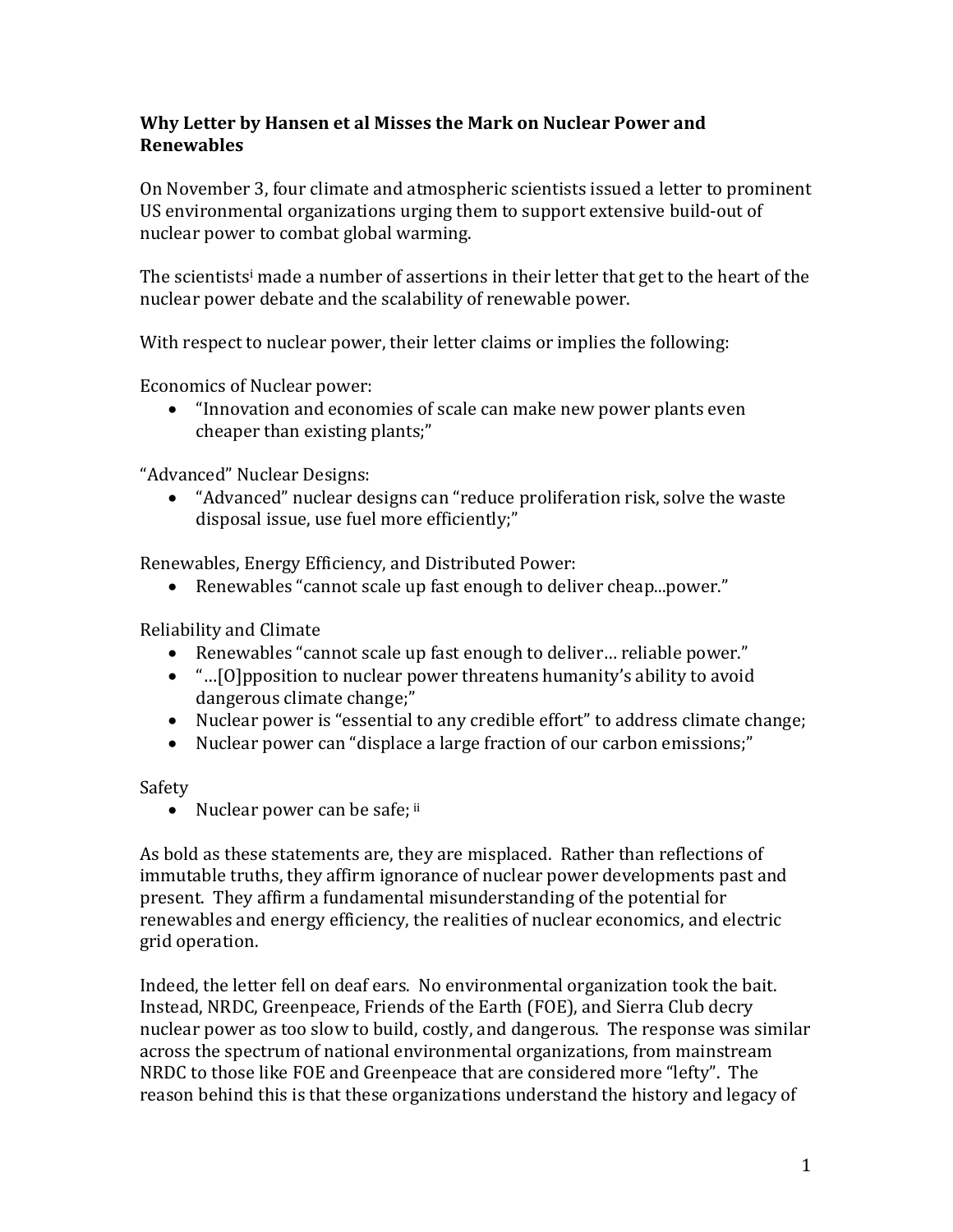<span id="page-1-0"></span>nuclear power. They also understand that a revolutionary change is underway in the electric power sector that will be dominated by renewables, efficiency, storage, and, distributed power. They understand that the central station paradigm for delivering electric power is no longer viable and, along with that, nuclear power.<sup>[iii](#page-2-0)</sup>

<span id="page-1-1"></span>The authors of the letter say that things have changed since the 1970s in their effort to convince their target audience to drop their opposition to nuclear power. What's changed is that renewables, energy efficiency, and distributed power have ushered in an era of technological revolution in the energy sector. What haven't changed are the disastrous financial failures and severe safety risks that have plagued nuclear power since its inception.

### **Commercialized Nuclear Power Reactors: Economics and Trends**

Nuclear power is the electric power generation technology of false promises. Although a cadre of scientists, environmentalists, and industry pundits and hopefuls resonate the tired, repetitive clichés of the past, decade upon decade of analysis comes to one conclusion: Nuclear power is a financial albatross. No amount of taxpayer or ratepayer subsidy over the last 60 years has been able to reduce its costs. On the contrary, they continue to balloon. The only conclusion to reach is that nuclear power makes no economic sense.

## *Review of Nuclear Power*

This month, Morningstar, an investment research firm, referred to the so-called nuclear renaissance in the West as a "fiction" and a "fantasy." Among the problems for new nuclear construction raised by Morningstar was "enormous cost." But for a few units in the US and France currently under construction, the firm declared new nuclear construction in the West "dead."[iv](#page-2-1)

In China, where nuclear plants are being built at a feverish pace, Morningstar cautioned enthusiasts, stating that the quick build-out should raise concerns for safety and construction quality. $v$  True to form, construction in China on a so-called "third generation" AP 1000 reactor has run into construction delays and pumps designed to cool t[he](#page-2-3) reactor during operation had to be sent back to the US for repair and testing.<sup>vi</sup>

This is neither the end nor the beginning for nuclear power's financial troubles. GE declared in 1954 that "within ten" years, nuclear power plants would be "built without government subsidy."<sup>vii</sup> But the history of nuclear power is one characterized by extreme subsidization and numerous boondoggles.

The Union of Concerned Scientists reviewed the history and its impacts on taxpayers and ratepayers in 2011. The subsidies that underwrote nuclear construction into the 1980s, USC estimates, are "equal to about 140% of the average wholesale price of power from 1960 to 2008, making subsidies more valuable than the power produced over that period." Its fuel and operating and maintenance (O&M) costs are "offset" by subsidies "to the costs of uranium, insurance and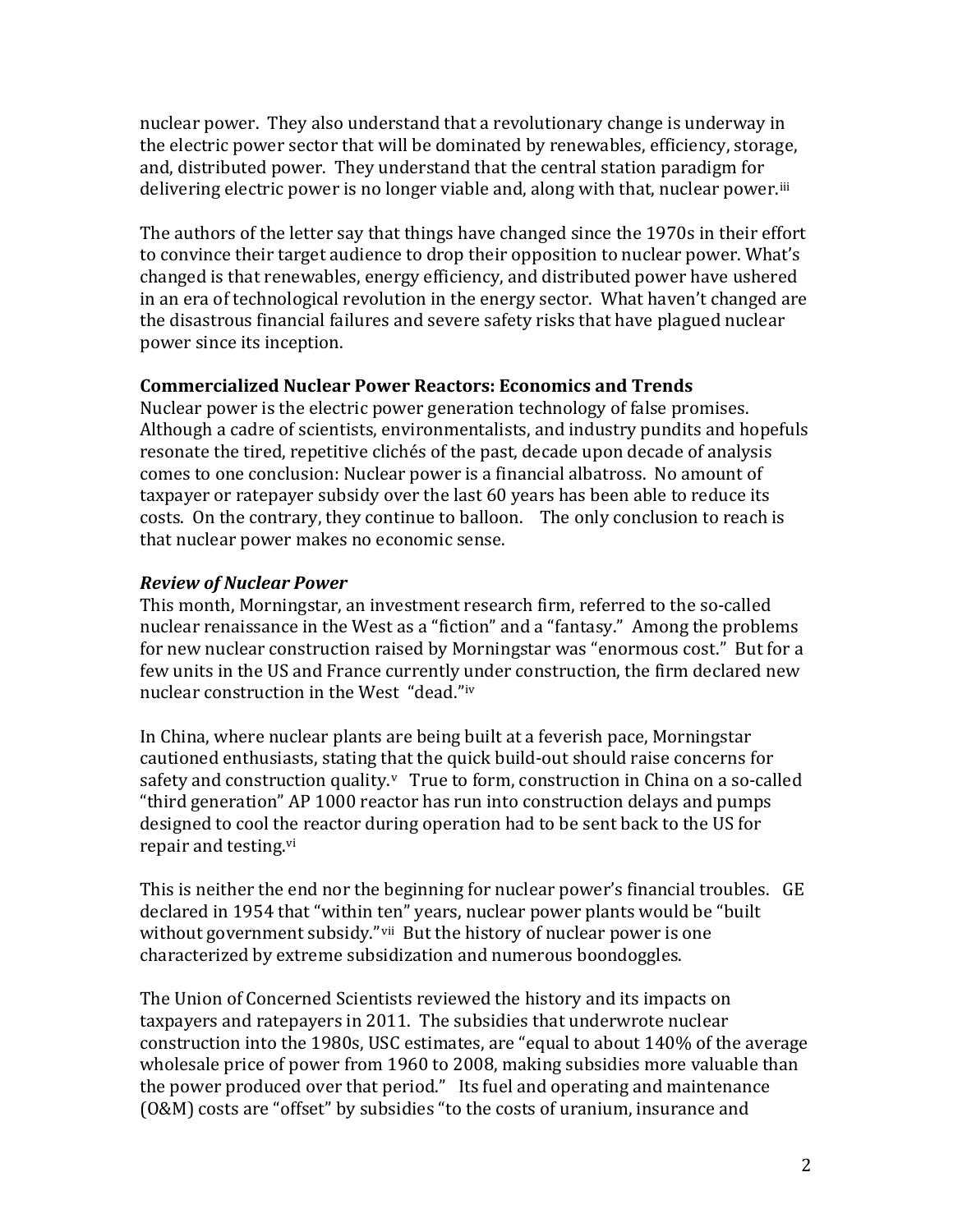liability, plant security, cooling water, waste disposal, and plant decommissioning"… and "represent 35%" of those costs.[viii](#page-3-0) 

The results of the initial nuclear build-out reveal a devastating failure of wrongheaded public policy. Analysts have estimated the cost of cancellations to ratepayers and taxpayers of nuclear power plants from 1972 to 1984 to range between \$40 to \$50 billion.<sup>ix</sup> Cost overruns, an inevitable feature of nuclear power construction, reached a staggering \$150 billion for the first wave of plant construction.[x](#page-3-2)

<span id="page-2-0"></span>Of the first wave of construction, "about half of all reactors approved were cancelled…, 15 percent retired early, 23 percent had extended outages of one to three years, and 6 percent had outages of more than three years."[xi](#page-3-3)

<span id="page-2-4"></span><span id="page-2-3"></span><span id="page-2-2"></span><span id="page-2-1"></span>Despite these disasters, the nuclear power industry received yet another infusion of public dollars when states began to deregulate their retail electric markets in the mid- to late-1990s. Arguing that they couldn't compete under market conditions, the nuclear industry convinced policymakers to see to it that the public covered its stranded costs – the mortgage that wasn't yet paid. The sum total of this bailout reached an estimated \$110 billion.<sup>[xii](#page-3-4)</sup>

As early as 1985, an article in Forbes declared "[t]he failure of the US nuclear power program ranks as the largest managerial disaster in business history… only the blind or biased can now think that most of the money has been spent well."<sup>[xiii](#page-3-5)</sup>

This trend continued when in 2001 the Economist quipped, "Once considered to be too cheap to meter, nuclear power is now too expensive to matter."[xiv](#page-3-6)

Wall Street weighed in at the end of the last decade. Moody's view on nuclear power is particularly cogent: "We view nuclear generation plants as a 'bet the farm' endeavor for most companies, due to the size of the investment and the length of time needed to build a nuclear power facility."[xv](#page-3-7)

Government largesse for nuclear power doesn't stop with the past. UCS also analyzed the subsidies for new reactors and found that they range from "70 to 200% of the projected value of the power."[xvi](#page-3-8)

# *New Construction*

In keeping with its history, the US nuclear industry has ignited visions of the past with its recent attempts to construct new plants. By 2003 the nuclear industry announced a "Nuclear Renaissance" peppered with the promises that jumpstarted the first wave of construction. But costs remain high and construction timeframes 8 to 10 years.[xvii](#page-3-9)

Of 31 reactors propose[d](#page-3-10) for construction in the US by 2009, only four are now under construction<sup>xviii</sup>, two of which (at the Vogtle nuclear plant in Georgia) have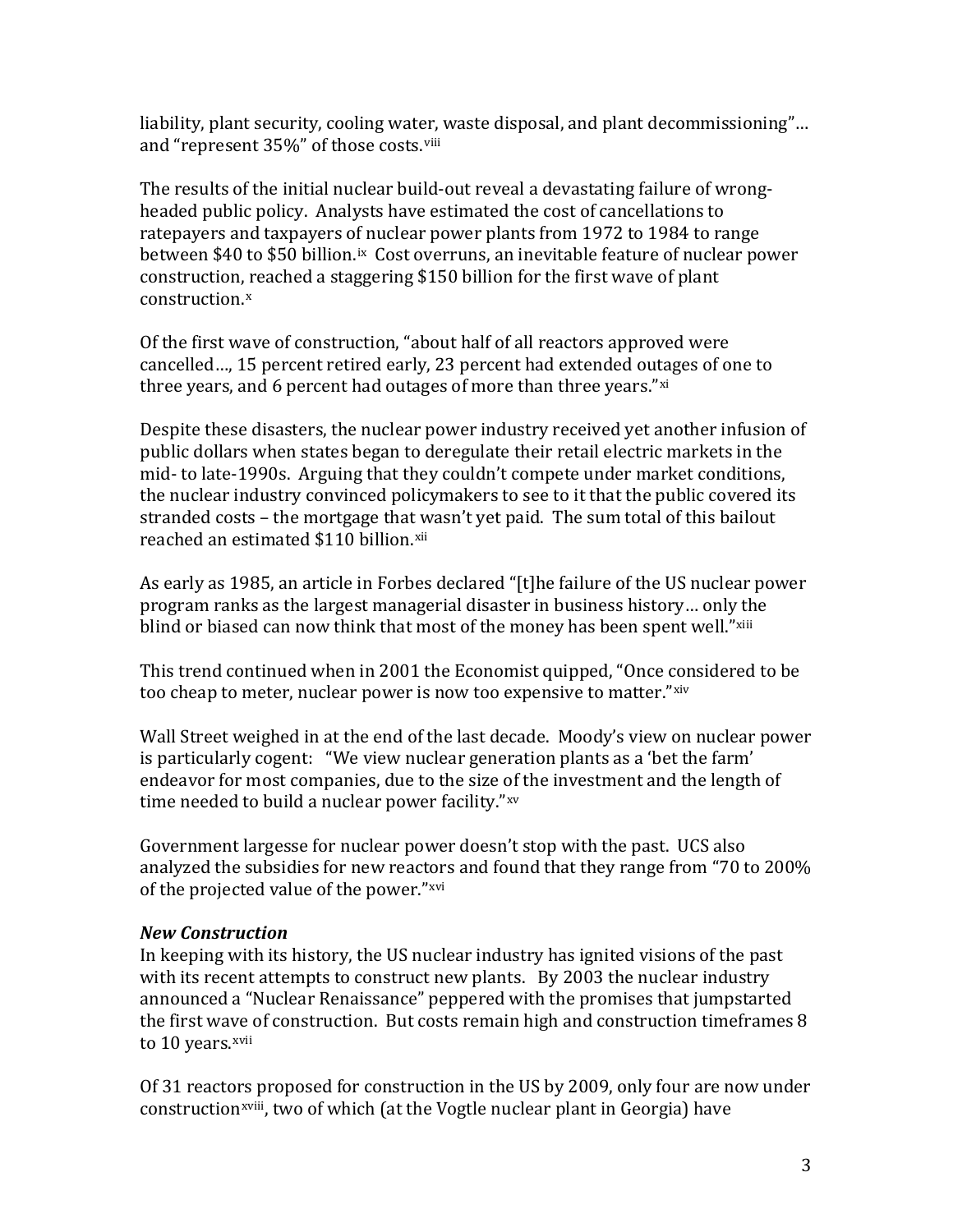progressed enough to rack up nearly \$1 billion in cost overruns. xix Additionally, the federal government has postponed issu[in](#page-4-1)g an \$8.3 billion loan g[ua](#page-4-0)rantee five times due to the financial risk of construction. xx

The other two began construction this year in South Carolina but are already delayed, with the current estimate for cost overruns at \$200 million. Moreover, one utility partner in the venture, with a 45% stake, is squirming to back out of the deal. [xxi](#page-4-2)

Duke Energy suspended construction at its Levy units where costs escalated from a projected \$3 - \$6 billion in 2006 to nearly \$25 billion today. But customers have had to pay nearly \$1.5 billion for nothing due to passage of the financial, risk-shifting mechanism CWIP (construction work in progress) by the Florida legislature. [xxii](#page-4-3)

Utility compan[y](#page-4-4) Luminant suspended licensing for new nuclear units in early November (2013) in Texas until a later date citing, among other things, "market conditions."xxiii

<span id="page-3-0"></span>TVA continues construction of its Watts Bar nuclear unit. Construction was initially suspended in the 1990s. But, like its cousins in the past and now, TVA announced delays by two years and an estimated doubling in cost in April 2012. The unit is now scheduled for completion by the end of 2015.[xxiv](#page-4-5)

# <span id="page-3-3"></span><span id="page-3-2"></span><span id="page-3-1"></span>*Existing Plants*

<span id="page-3-4"></span>As new construction continues to experience cancellations, delays, cost overruns and credit rating problems for nuclear utilities, financial pressures are building at existing plants. A recent report by the Vermont Law School "Renaissance in Reverse" makes a compelling argument for the unviable nature of nuclear power.

<span id="page-3-8"></span><span id="page-3-7"></span><span id="page-3-6"></span><span id="page-3-5"></span>Vermont Law School sums up the difficulty for the nuclear industry this way:

- "In the near-term old reactors are uneconomic because lower cost alternatives have squeezed their cash margins to the point where they no longer cover the cost of nuclear operation.
- <span id="page-3-9"></span>• "In the mid-term, things get worse because the older reactors get, the less viable they become.
- "In the long term new reactors are uneconomic because there are numerous low-carbon alternatives that are less costly and less risk."[xxv](#page-4-6)

<span id="page-3-10"></span>2013 has seen historic retirements in US nuclear history, the report says. One was due to poor economics. Three were due to repair costs. Additionally, five uprates (increasing the output of units) were cancelled, adding to the parade of shutdowns.[xxvi](#page-4-7)

The issues facing nuclear units in states with deregulated markets are declining wholesale rates and increasing operational costs. The end results are negative profit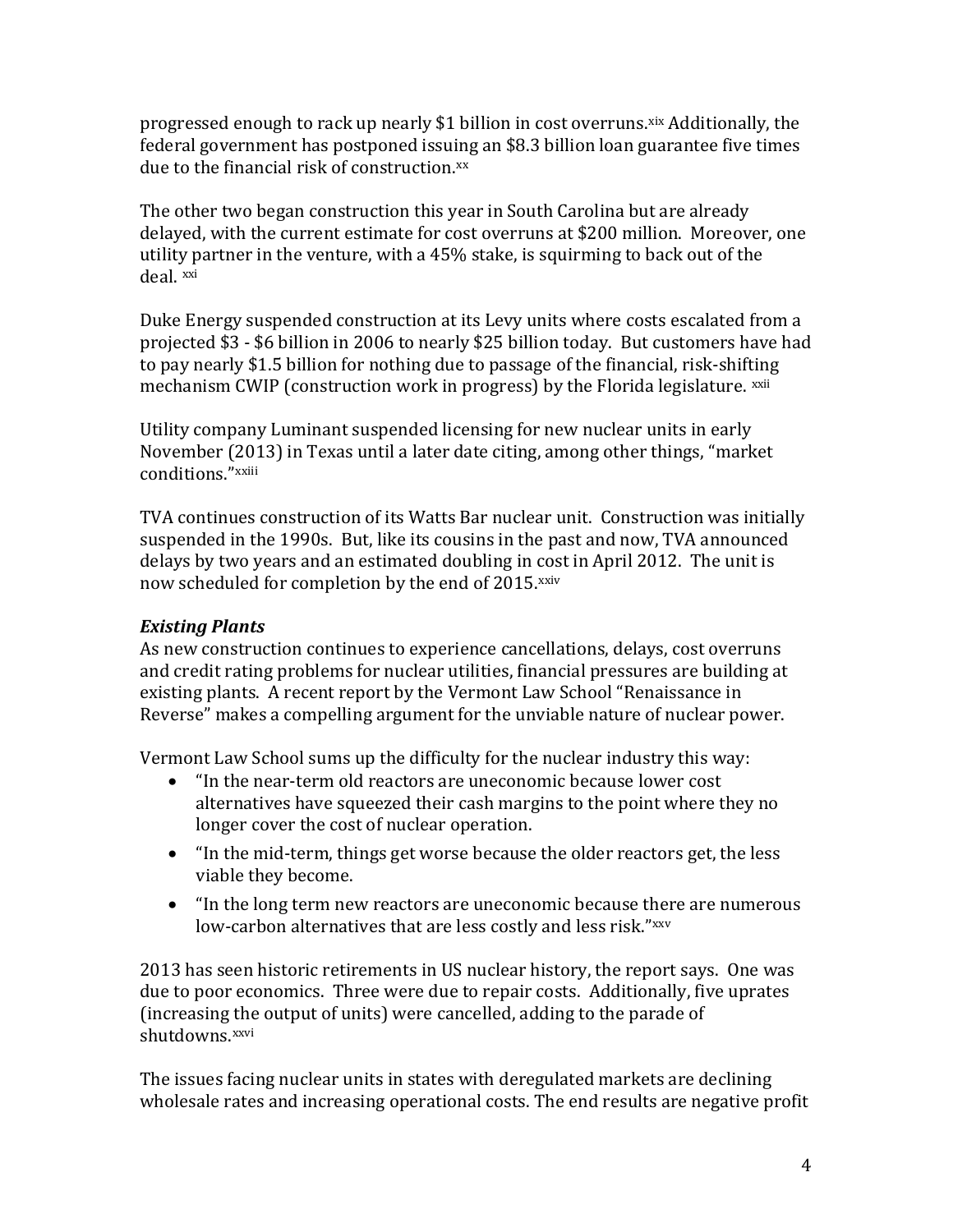<span id="page-4-4"></span><span id="page-4-3"></span>margins. Low natural gas prices, wind energy (that has no fuel costs), and energy efficiency driving declining electric demand are lowering wholesale rates. Meanwhile the aging plants are becoming more expensive to maintain. The NRC safety investigation in the wake of Fukushima will probably add to that. These older units must also change out fuel every 18 months instead of the usual 24 for new plants, which increases cost of operation and time offline. Nuclear units are feeling economic stress in regulated states, as wel[l.](#page-5-0) Of the 38 plants that the report finds are on the bubble, Vermont Law School estimates that about "two dozen regulated reactors" face "challenging economics." xxvii

<span id="page-4-7"></span><span id="page-4-6"></span><span id="page-4-5"></span>Similar to new construction, major lifecycle extension and uprate projects at existing plants also experience cost overruns, which undermines their economics. Indeed, over half of the almost 36 uprates approved since 2009 have been cancelled or suspe[nd](#page-5-1)ed for the time being. The kilowatt cost of the cost overruns for those projects that proceeded exceed the kilowatt cost of a combined cycle natural gas plant.xxviii

Moreover, the 90% average capacity factors for existing plants experienced in the last decade has been short lived. The average capacity factor over the lives of the plants has been under 75%.[xxix](#page-5-2)

## *Conclusions*

The lesson here is obvious. The massive government and state-level subsidies in R&D and construction that ushered in the forced construction of nuclear power plants did not, have not, and will not drive down costs for new or existing nuclear power. As nuclear plants age, nuclear utilities are confronted with the same set of construction risks for lifecycle extensions and uprates as new plants. Repair and safety costs will add to their economic difficulties. Alternatives (low natural gas prices, energy efficiency, renewables) are also squeezing nuclear power out of the market.

## **"Advanced" Nuclear Designs**

The letter drafted by the climate and atmospheric scientists claims that "innovation and economies of scale can make new power plants even cheaper than existing plants." They also assert that new designs would address proliferation risks and the high-level nuclear waste problems. They refer to technologies that can "burn current waste," i.e. the breeder reactor.

<span id="page-4-2"></span><span id="page-4-1"></span><span id="page-4-0"></span>As the history of nuclear power shows us, no one, no amount of subsidies, and no manipulation of policy or markets have solved these problems. The economies of scale argument, that is building larger units, proved false long ago. The new argument for small, modular nuclear plants is that construction risks are reduced. But this turns the economies of scale assertion on its head, the smaller the unit the higher the kilowatt cost.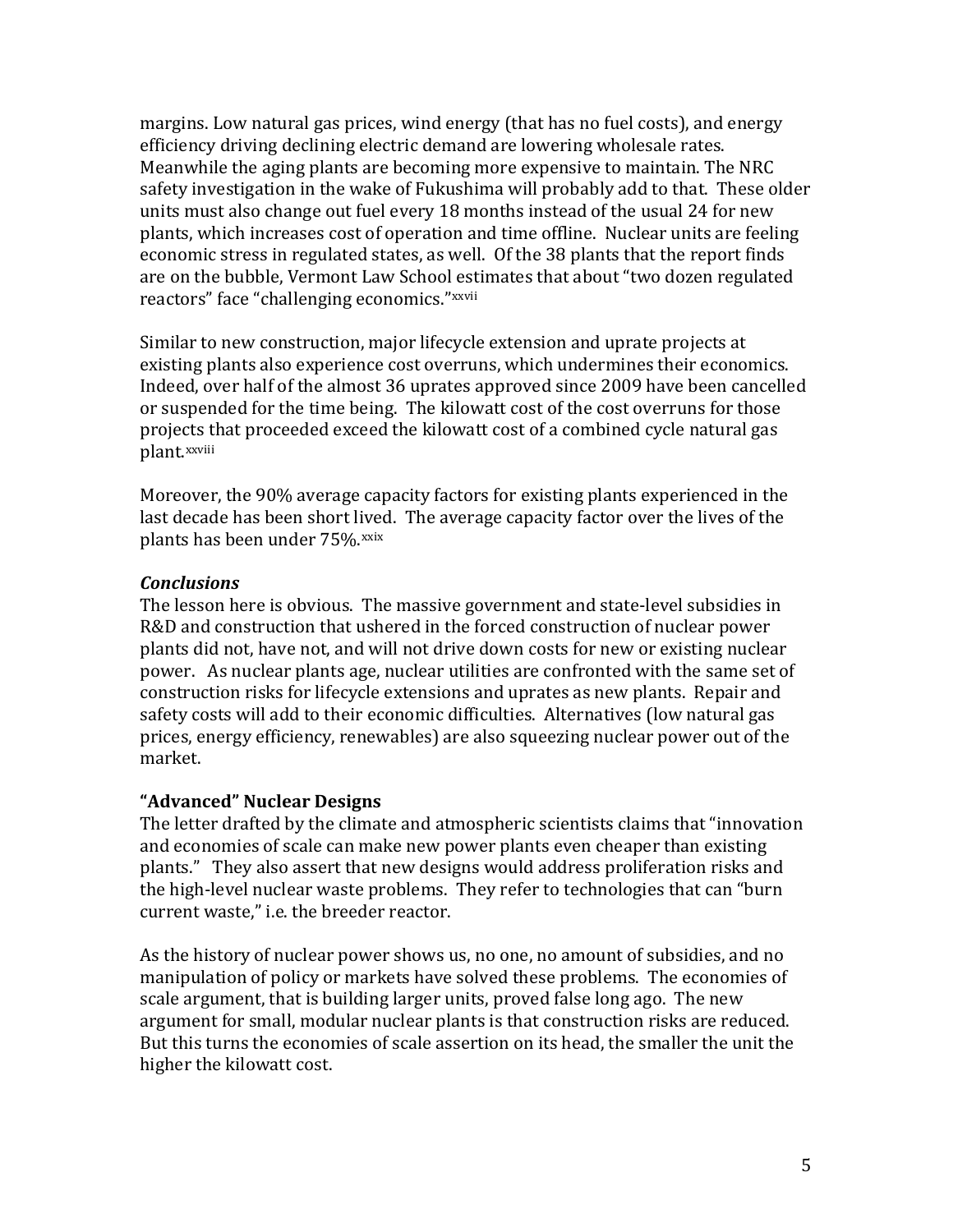## *Fast Breeder Reactors*

The basis for "solving" many of the issues raised in the November letter, although not directly stated, is the breeder reactor. The fast breeder or integrated fast reactor is not a new concept. The idea, raised just after World War II, is to create a reaction that makes more fuel, in this case plutonium, than it uses. It would require reprocessing of high-level nuclear waste and the creation of weapons grade material – plutonium.

<span id="page-5-0"></span>In 2010, the Bulletin of the Atomic Scientists published "It's Time to Give Up on Breeder Reactors," noting: "Since the dawn of the nuclear age, nuclear energy advocates have dreamed of a reactor that could produce more fuel than it used. More than 60 years and \$100 billion later, that vision remains as far from reality as ever."[xxx](#page-6-0)

<span id="page-5-2"></span><span id="page-5-1"></span>Seven countries, including the United States and the Soviet Union, poured \$100 billion into developing and commercializing the technology, which proved unsuccessful. The US abandoned it in the mid-1990s due to cost and proliferation risks. France shuttered its breeder reactor in 2009. Advocates predicted 1,000s of operating reactors by now. Their new prediction for commercialization is  $2050$ <sup>[xxxi](#page-6-1)</sup>

The Monju breeder reactor in Japan serves as an example of the safety issues in running these plants. An enormous safety concern expressed about fast breeder reactors is the cooling medium for the reactor. These reactors can't use water. They are normally designed to use liquid sodium. Liquid sodium burns when exposed to air and explodes wh[en](#page-6-2) exposed to water. The plant suffered a liquid sodium leak not long after startup and the resulting fire caused a shutdown that has remained in effect since 1994.xxxii

The performance of breeder reactors also leaves a lot to be desired. France's Superphenix bre[e](#page-6-3)der reactor began operation in 1986 and was shut down much of time until decommissioned in 1998. The plant suffered a dismal lifetime capacity factor of 7%. xxxiii

The proliferation risks posed by breeder reactors are extreme. Plutonium would be readily available in la[rg](#page-6-4)e quantities if the technology took hold. As an example India used the first plutonium separated for its breeder reactor program to conduct a nuclear bomb test.xxxiv

## *Passive Cooling*

The technology that employs passive cooling with an approved design is the AP 1000 reactor. It is the design abandoned by Duke Energy in Levy County, Florida at an estimated cost of \$24.7 billion, and the design of the new Vogtle nuclear units in Georgia at around \$700 million in cost overruns and counting. The Chinese are building 4 units. As noted, they had problems with the water pumps, which had to be sent back to the US for repair and testing.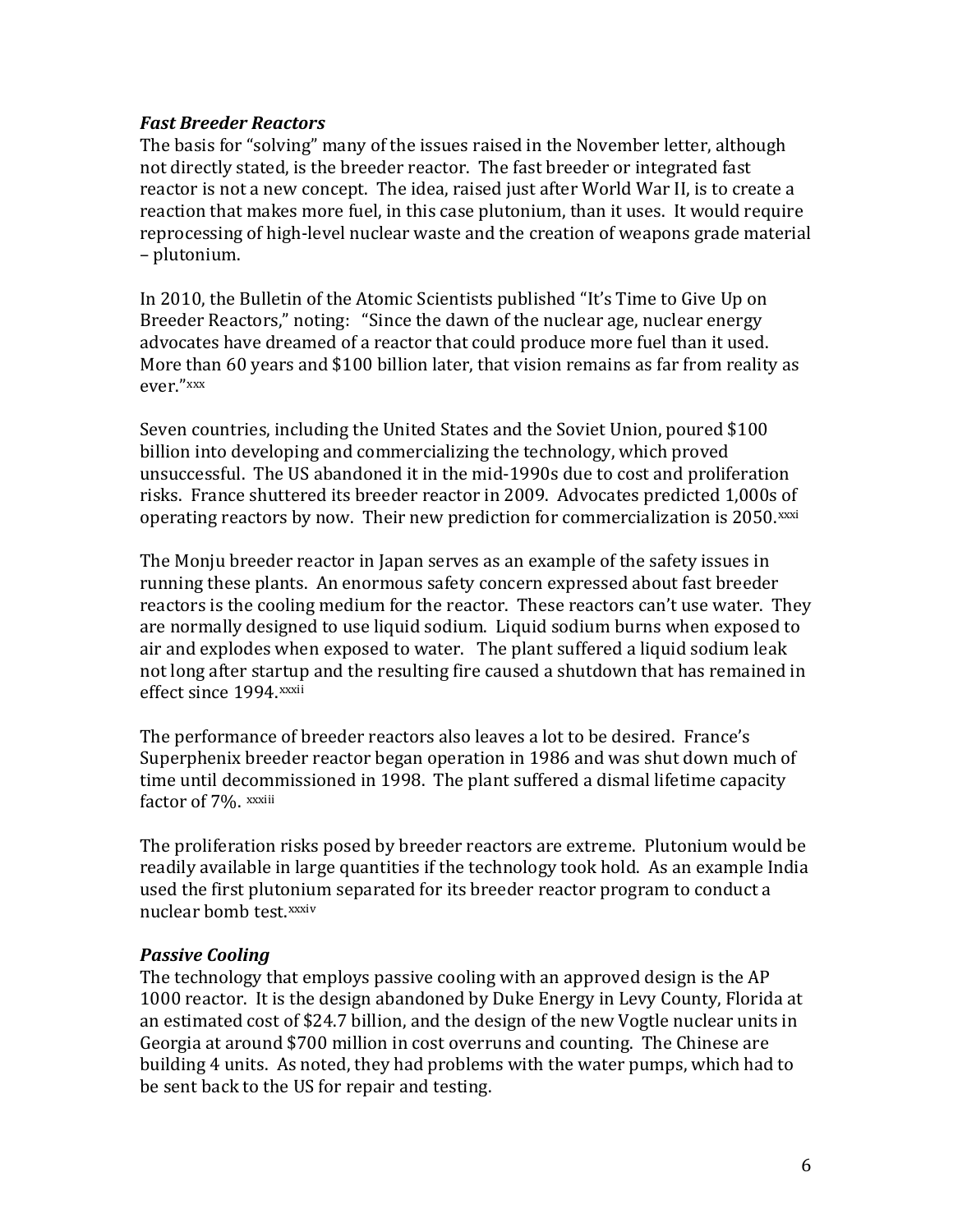The passive cooling aspect of the reactor comes into play after some event knocks out the water pumps to cool the reactor. In the event of coolant system failure, the reactor would shut down and gravity would take over. A large amount of water sits atop the reactor and flows when a shutdown occurs. Of course, the valves have to work and, depending on the length of the shutdown, the water would have to be replaced somehow.

Analysts have also raised issue with the containment structure. They claim that it is too flimsy and actually allows radioactivity from a core breach to be released in the atmosphere. There is essentially a hole in the roof t[hat](#page-7-0) design engineers left without a filter to scrub escaping radioactive contamination. xxxv

But, as is the experience with all other nuclear designs, financial risk would appear to be a significant deterrent in expanding use of the technology.

## <span id="page-6-0"></span>*Modular Nuclear Reactors*

<span id="page-6-1"></span>The prospects for small nuclear reactors are not any better than for the larger units. The industry never seems to run out of ideas, no matter how far afield, to save itself. To become financially viable, these units would require enormous subsidies and the public would have to be exposed to greater safety and security risks.

<span id="page-6-4"></span><span id="page-6-3"></span><span id="page-6-2"></span>This technological approach is based on reactors that power nuclear submarines. The industry's logic is that these smaller units will be easier to deploy thus the onsite construction risks are greatly diminished. They would be mass-produced and shipped for installation. A utility company, for instance, could build a few small units and then add on as needed thus avoiding the complexities of constructing large units. They would be installed below ground, as well, making them safer, proponents say.

But analysts raise some concerns. The industry will still need tens of billions of dollars in subsidies to support the supply chain until orders reach a sustainable level for modular nuclear manufacturers. In fact, the industry has suggested to DOE that it purchase 2,000 megawatts of installations at a cost to the US taxpayer of \$20 billion. Industry also wants loan guarantees, tax credits, and sta[te](#page-7-1)-level CWIP, arguing, as in the past, that costs will eventually come down.xxxvi

But modular nuclear manufacturers also want to reduce the number of operating personnel, to shrink the 10-mile emergency planning zone, and allow units to share cooling syst[em](#page-7-2)s, which will increase risks of accident and attack. Underground construction may improve safety in some respects but exposes the reactor to flooding.xxxvii

There is also no contingency for factory manufacturing flaws. How would they be repaired? How do you recall such units once in operation? Moreover, how do yo[u](#page-7-3)  properly plan for unit additions? Do you build one control room, hoping for future expansion or one control room for each unit, which would increase the costs?xxxviii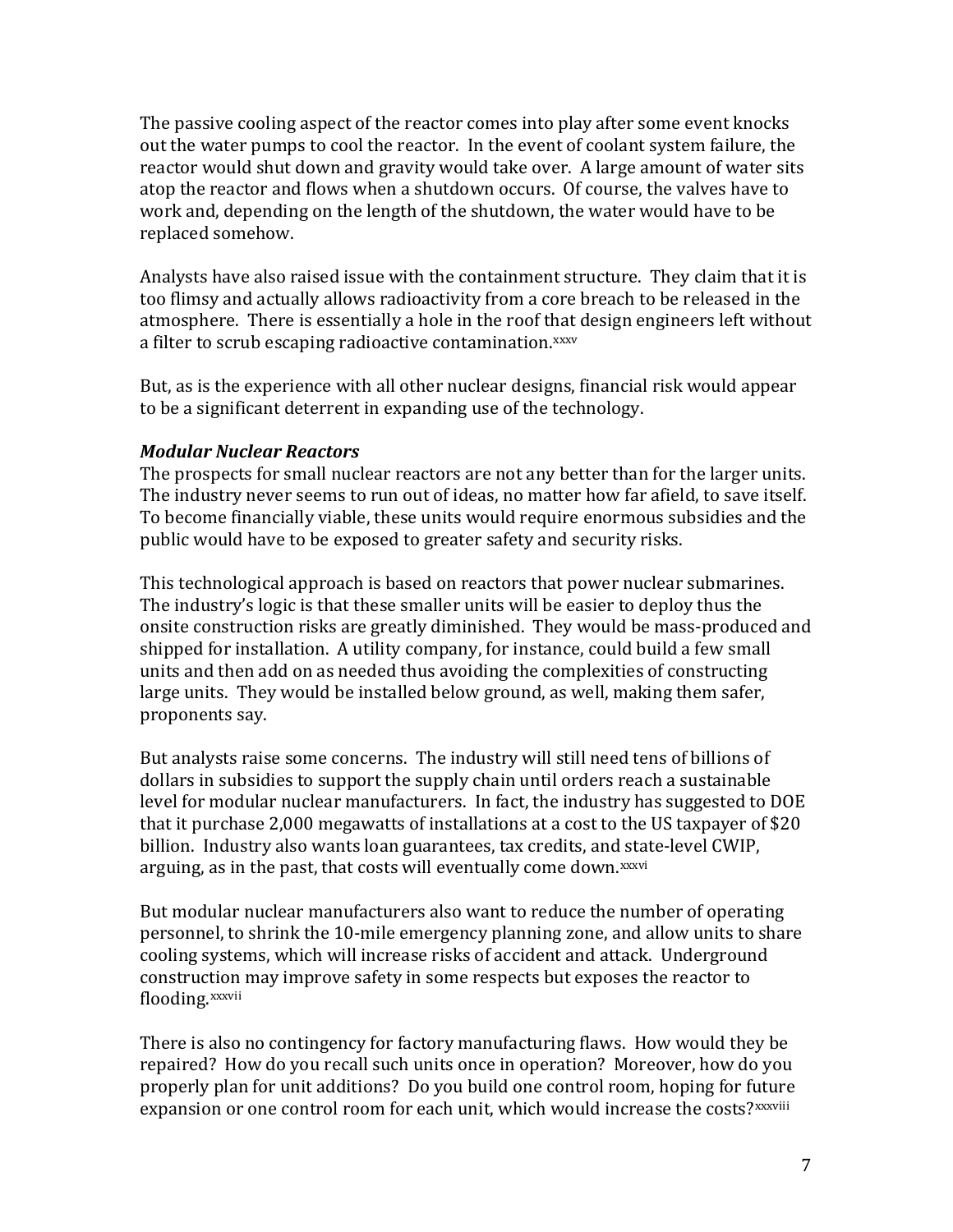Contrary to what the industry is now saying, the suspicion is that the modular nuclear industry would expand first in China, not in the US where advocates promise jobs. China has a much more mature nuclear supply chain. The US would have to create one over time. Westinghouse appa[re](#page-8-0)ntly recognizes this problem. It has signed an MOU with China's State Nuclear Power Technology Corporation to develop and commercialize its design in China.<sup>xxxix</sup>

Another issue that may be raised with modular nuclear units is their base load quality. The vision is that these units could be daisy-chained over time, with the potential of a site with multiple modular nuclear units eventually accruing the output of a large nuclear reactor. However, if that is not the case or the build-out is slow (which would probably be the case) and a site houses only 300 to 400 megawatts, why would you want such a small plant, essentially a peaking unit, running 24/7? It seems like a very inefficient unit on an otherwise increasingly flexible electric grid.

What is certain is that modular nuclear units would not be built in states with retail deregulation. Rather, these units would be built, if at all, in states with traditional regulatory regimes for integrated, monopoly utility companies. It is the only opportunity for shifting production risk to ratepayers with CWIP in order for utilities and modular nuclear manufacturers to recover capital costs and to attain sufficient profit margins.

## <span id="page-7-0"></span>*Thorium Fuel*

<span id="page-7-2"></span><span id="page-7-1"></span>Thorium-based fuel and using it in light water reactors or in a breeder context has gone the way of breeder reactors. The Institute for Energy and Environmental Research and PSR (Physicians for Social Responsibility) report, "Research and development of thorium fuel has been undertaken in Germany, India, Japan, Russia, the UK, and the US for more than half a century… Compared to uranium, the thorium fuel cycle is likely to be even more costly." Just like its breeder reactor counterpart, the thorium fuel cycle has yet to be commercialized, despite many attempts over many decades to do so.[xl](#page-8-1)

# <span id="page-7-3"></span>*Reprocessing*

Any hope of commercializing breeder reactors, as delusional as that may seem, requires reprocessing to separate out plutonium for fuel. The US abandoned reprocessing 40 years ago. The shuttered reprocessing facility near Buffalo, New York continues to be a cleanup nightmare.

To force the issue in the US, the nuclear industry recently turned again to reprocessing high-level nuclear waste in the wake of Obama Administration opposition to Yucca Mountain as a repository for the waste. Many reprocessing advocates point to France where they claim reprocessing has been done successfully. They have made wild claims that France recycles 90% or more of its waste.[xli](#page-8-2)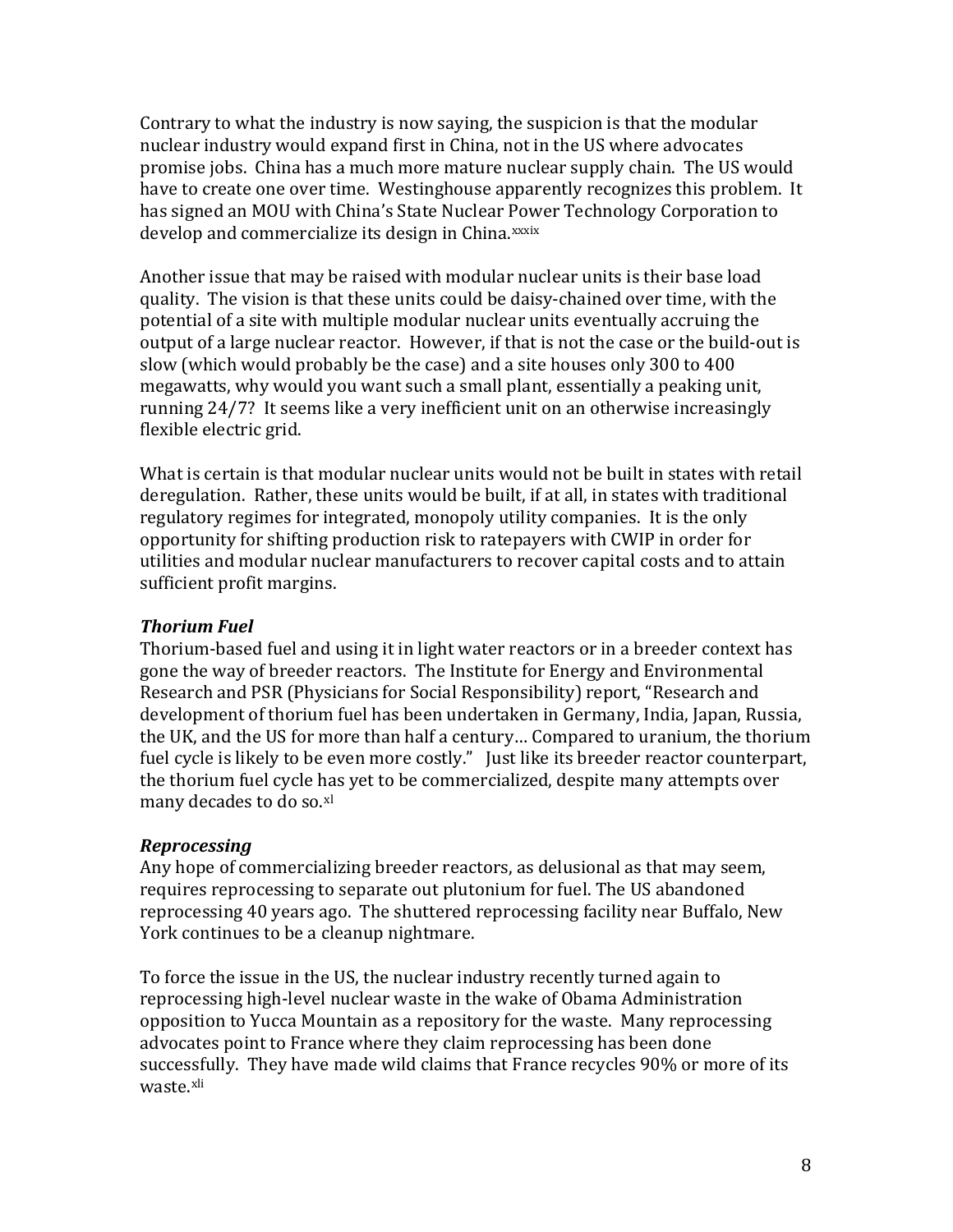As it happens, France is not a good example for reprocessing advocates. Only 4.7% of the fuel in a nuclear plant produces energy. In France, reprocessing increases that by 1%. Moreover, the French public pays an additional \$1.4 billion per year for reprocessing, which adds an average 2.3 cents per kilowatt-hour to their electric bills. The government actually admitted it was a money loser in 1989 but the commitment had been made and the jobs created. Beyond the economic drawbacks, Reprocessing is not a pristine activity in the least. The French dump an estimated 4 million gallons of contaminated liquid waste from their reprocessing facility into the English Channel every year.[xlii](#page-9-0)

As for the US, the President's Blue Ribbon Commission on America's Nucl[e](#page-9-1)ar Future said in its final report that there is no available technology that could alter the challenges posed by high-level nuclear waste in the foreseeable future. xliii Given its history, problems, and excessive costs, reprocessing of nuclear waste has been revealed as yet another false promise in a long line of false promises spun by the nuclear industry.

### *Conclusions*

The so-called new, advanced technologies described in the Hansen et al letter are neither. Decades have been spent attempting to commercialize the technologies they allude to. Fast breeder reactors, despite ongoing attempts being made in some countries, were largely abandoned because they are costly, unreliable, prone to accident given the cooling system, and pose a significant proliferation risk. The backbone of this plutonium-based energy system would be reprocessing that, contrary to belief, is costly and inefficient, highly polluting, and poses a significant proliferation risk. The AP 1000 is a light water reactor like currently operating units with a giant tub of water above the reactor core in case of a core breach or loss of coolant event in an otherwise active cooling system.

#### **Trends in Renewables, Efficiency, Storage, and Distributed Power**

<span id="page-8-1"></span><span id="page-8-0"></span>In their letter, Hansen et al essentially dismiss renewables as a means of providing enough power and in addressing climate change. The charge against renewables is that they are uneconomic, unreliable, and not scalable. These assertions couldn't be farther from the truth. Moreover, the letter completely skirts the potential for energy efficiency and distributed combined-heat-and-power (CHP).

<span id="page-8-2"></span>Ironically, what Hansen et al contend to be the case for wind and solar PV actually applies to nuclear power. As it happens, renewables do not require the enormous planning and construction timeframes that plague nuclear units and are not prone to cost overruns, are cheaper than nuclear power, and are less costly to run. As such, they represent the least cost and risk investment opportunities. Energy efficiency and distributed power belong in the same least cost/risk category. And all of these technologies are scalable.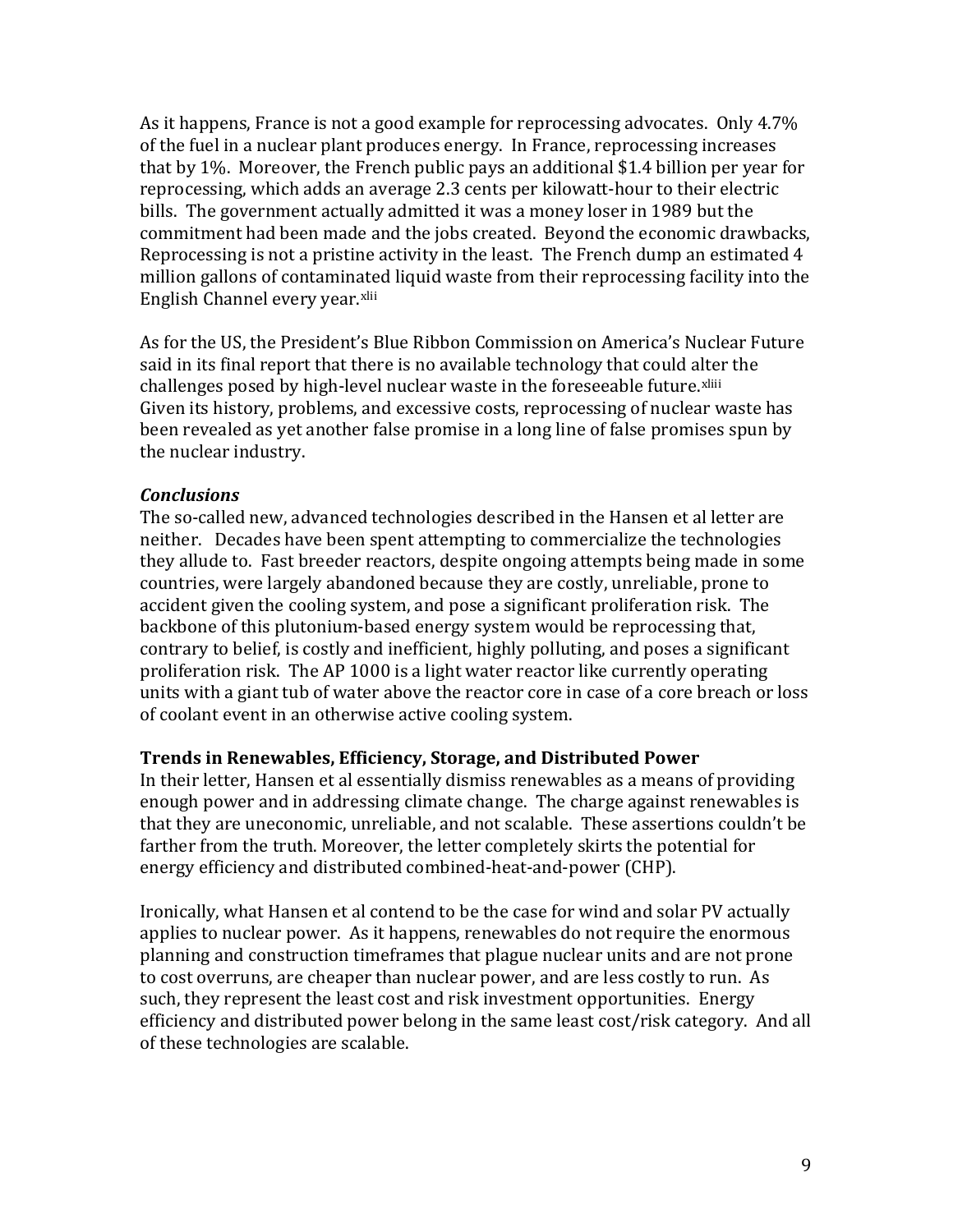## *Cost Comparisons*

In August of 2013 Lazard, a leading financial advisory and asset management firm, published an update of cost comparisons between conventional and alternative forms of electric generation. In terms of upfront capital costs, Lazard's analysis is revealing. Whereas new nuclear construction stands at an average of nearly \$7,600 per kilowatt, new onshore wind and solar PV (whether rooftop or utility scale) is much lower. Wind ranges, according to Lazard, between \$1,500 to \$2,000 per kilowatt and the high price for solar PV (rooftop) is assessed at \$3,500 per kilowatt. Even offshore wind (which receives little to no subsidies from the US government) is competitive with new nuclear power units at an estimated \$4,050 per kilowatt. $x$ liv

Although the levelized cost of solar PV (the average cost over its lifetime) is estimated to be larger than Lazard's estimated nuclear levelized cost , no one actually knows the final cost of a new nuclear plant in the US, and, given constant construction delays, if any can be built.

Onshore wind and solar PV reached the cost threshold depicted by Lazard essentially over the last decade or less. And their costs continue to decline. In fact, in the last four years estimates are that onshore wind and solar PV's average lifetime costs have dropped 50%.[xlv](#page-10-1)

The trend is well recognized by Wall Street analysts. For instance, Citi Research declared in the fall of 2012 that solar was already cheaper than retail electric rates "in many parts of the world…" Citi analysts wrote, "The perception of renewables as an expensive source of electricity is largely obsolete..."<sup>[xlvi](#page-10-2)</sup>

The firm made the point that "[r]enewable technologies (wind and solar PV) can already compete against CCGTs (combined cycle natural gas-fired pl[an](#page-10-3)ts) in higherpriced regions (of the world), and rapidly falling cost curves imply parity even vs. cheap 'shale-electricity' in windy and sunny regions before 2020."xlvii

This fall Deutsche Bank published a report wherein it predicted grid parity (at or below the retail or wholesale rate) for solar PV in 75% of the world market within 18 months. It predicted annual s[o](#page-10-4)lar installations in the US to reach 16,000 megawatts per year by 2016. xlviii This means that solar PV can soon be installed with little to no subsidies.

<span id="page-9-1"></span><span id="page-9-0"></span>Even the utility industry in the US admits that solar PV has attained grid parity in 16% of the country.[xlix](#page-10-5)

The same goes for energy efficiency and distributed power. Wall Street's Fitch Ratings says that "[t]he economics of energy efficiency are compelling." Its analysis shows that the cost of energy efficiency "is substantially less than all forms of conventional or renewable power generation." It asserts that efficiency is "an effective tool in displacing new power generation, produces peak load shaving, and avoids or at least reduces the highest cost sources of electricity generation (i.e.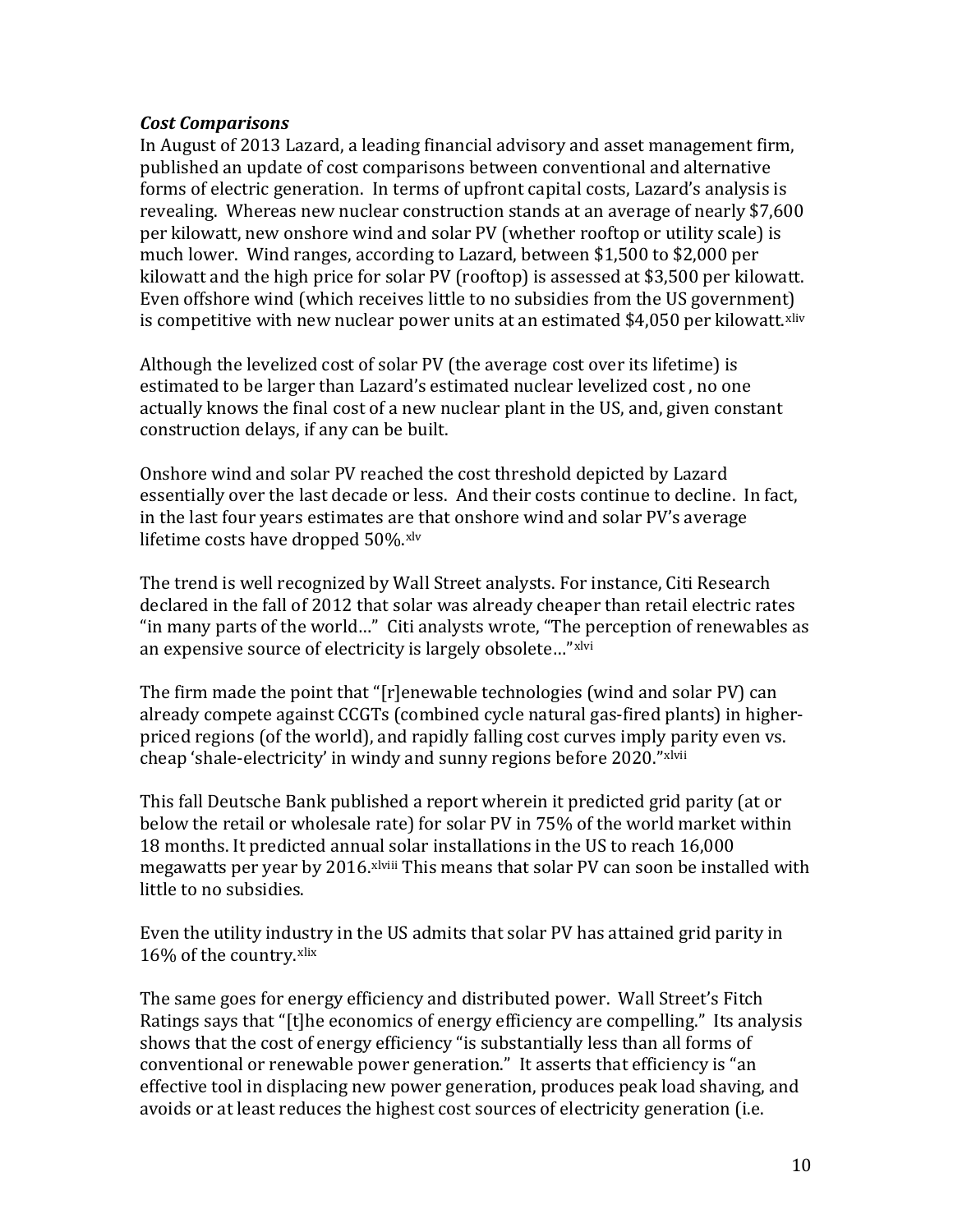<span id="page-10-2"></span>nuclear power)." (*emphasis added)* It expects ["l](#page-11-0)arge customer" interest to continue in "distributed generation" including solar PV.l

## <span id="page-10-3"></span>*Ease of Deployment and Scalability*

<span id="page-10-4"></span>Over the last decade, renewables and combined-heat-and-power (cogeneration or distributed power) overtook nuclear power generation. The former, by 2010, represented 18% of the world's electric generation while nuclear represented 13%.[li](#page-11-1)

<span id="page-10-5"></span>Since 2000, the annual growth rate for global wind power has been 27%; for solar PV 42%.[lii](#page-11-2)

From 2002 to 2012 in the US, nearly 50,000 megawatts of wind were installed. Currently, the US installs a solar system every 4 minutes. That's expected to decline to every one minute by 2015. And the numbers are accelerating. Two-thirds of all distributed solar systems have been installed over the last 2 ½ years. By 2016, the GTM research projects the US will have one million residential solar PV installations.[liii](#page-11-3)

Worldwide solar is expanding at a feverish pace. In four decades, 50,000 megawatts of solar PV were installed globally. But an additional 50,000 were added just over the last 2 ½ years while panel prices have fallen 62%. By 2015, another 100,000 megawatts are projected to be installed. [liv](#page-11-4)

In 2012 in the US, almost half of all generation capacity additions were renewable. In January of this year, all capacity additions were renewable. Most of that was wind and solar PV.<sup>Iv</sup> From January through September this year in the US, over 5,000 megawatts of wind and over 1,000 megawatts of solar PV have been installed. No nuclear additions occurred.<sup>[lvi](#page-11-6)</sup>

In terms of energy efficiency, a recent NRDC analysis yields impressive results. Due to energy efficiency investments over the last 40 years, which the organization characterizes as "huge" and "inexpensive," the productivity of the US economy has doubled saving the economy hundreds of billions of dollars per year. "US energy use peaked in 2007," the report says, "and has trended downward since…" This despite a growing population and a GDP increase of 25% between 1999 and 2012. Wii

More energy efficiency investment, the report implies, means more benefits to the economy. NRDC asserts, "Additional [i](#page-11-8)nvestments in efficiency could cut US energy consumption by 23 percent by 2020, saving customers nearly \$700 billion, and create up to 900,000 direct jobs…"lviii

<span id="page-10-1"></span><span id="page-10-0"></span>Technologies that drive grid flexibility, important for responding to the variability of increasing amounts of wind and solar PV penetration on the grid, are also taking hold in the market. As ACEEE explains, information and communication technologies that comprise intelligent efficiency "communicate and receive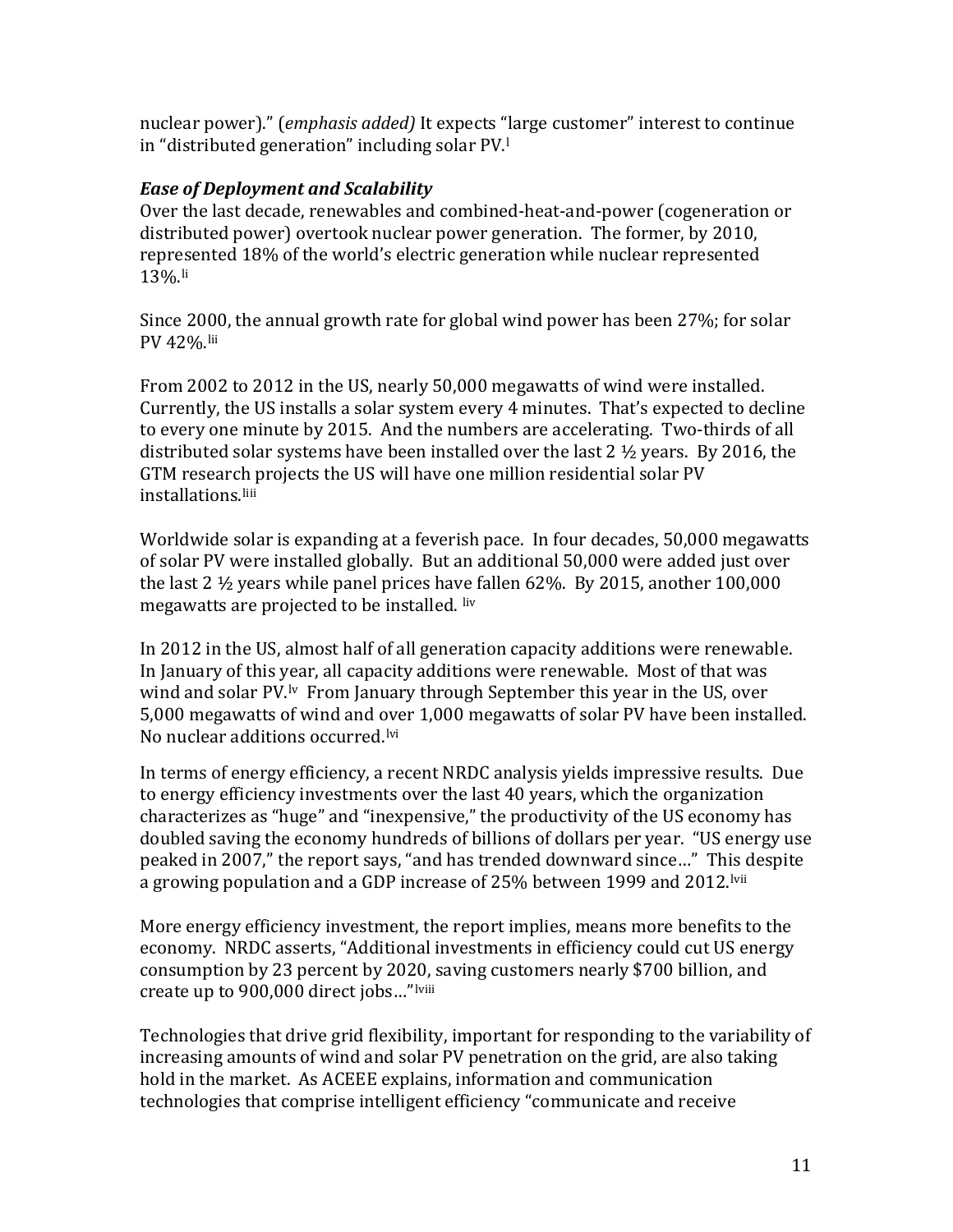communications, and… respond to the external stimuli. [They] have the ability to "respond, adapt, and predict." What ACEEE is describing is the "smart" building or manufacturing facility. The organization, in a recent report, predicts that "the building automation industry will reach \$43 billion in sales by 2018."[lix](#page-12-0)

These technologies enable commercial building owners and manufacturers to bid into the wholesale market by reducing electric demand of their facilities in the short term. They are also critical to responding to variable but predictable wind and solar resources. These technologies are an important part of the flexible grid design.

<span id="page-11-1"></span><span id="page-11-0"></span>In the eastern portion of the country where PJM (a regional transmission organization (RTO)) runs the transmission system, demand response programs (where commercial and industrial facilities can bid their power reductions in the market and get paid for it) "have displaced the need for and estimated 80 power plants that provide peak power."<sup>Ix</sup> Peaking units are generally natural gas plants.

<span id="page-11-4"></span><span id="page-11-3"></span><span id="page-11-2"></span>Nuclear power hasn't seen the same success. Its percentage of global energy generation dropped 7% from a peak of 17% in 1993 to 10% in 2012. Currently, 14 countries are building 66 nuclear reactors worldwide. Forty-four of them are being constructed in China, India, or Russia. Nine of the 66 have been listed as "under construction" for 20 years; four for 10 years. Forty-five of them have no start-up date and 23 have experienced construction delays. Ixi

<span id="page-11-7"></span><span id="page-11-6"></span><span id="page-11-5"></span>It's also important to note that none of the reactors being built overseas have received private financing. <sup>Ixii</sup> As in the US, nuclear power is and always will be essentially a public works project because the market will not take the risk, which means, when a nuclear plant is built, the public (taxpayers and ratepayers) assumes the vast majority of the financial risk. In the US, the risk of accident is largely borne by the public through the Price Anderson Act, which limits accident liability for nuclear plant operators. Renewables, efficiency, and distributed power are not plagued by these kinds of risks. Private capital flows much more easily to them, indicating their least risk nature, and demand far less in subsidies to leverage investment.

## <span id="page-11-8"></span>*Reliability and Climate*

There's no question that large amounts of variable renewables can be integrated into the electric grid without threatening reliability. The National Renewable Energy Lab (NREL) published a report in 2012 demonstrating through a number of scenarios that renewables could generate 80% of electric power while keeping the lightson every hour of every day of the year.<sup>Ixiii</sup> Similarly, Synapse Energy Economics analyzed grid reliability of increasing renewables, on average, 50% in the country while eliminating coal plants entirely and 25% of the nuclear fleet and found that reliability would be maintained in every region throughout the year.  $l_{\text{xiv}}$ 

Recently, GE conducted a study of the eastern portion of the country. It found that wind and solar PV penetrations of 30% could be easily integrated into the electric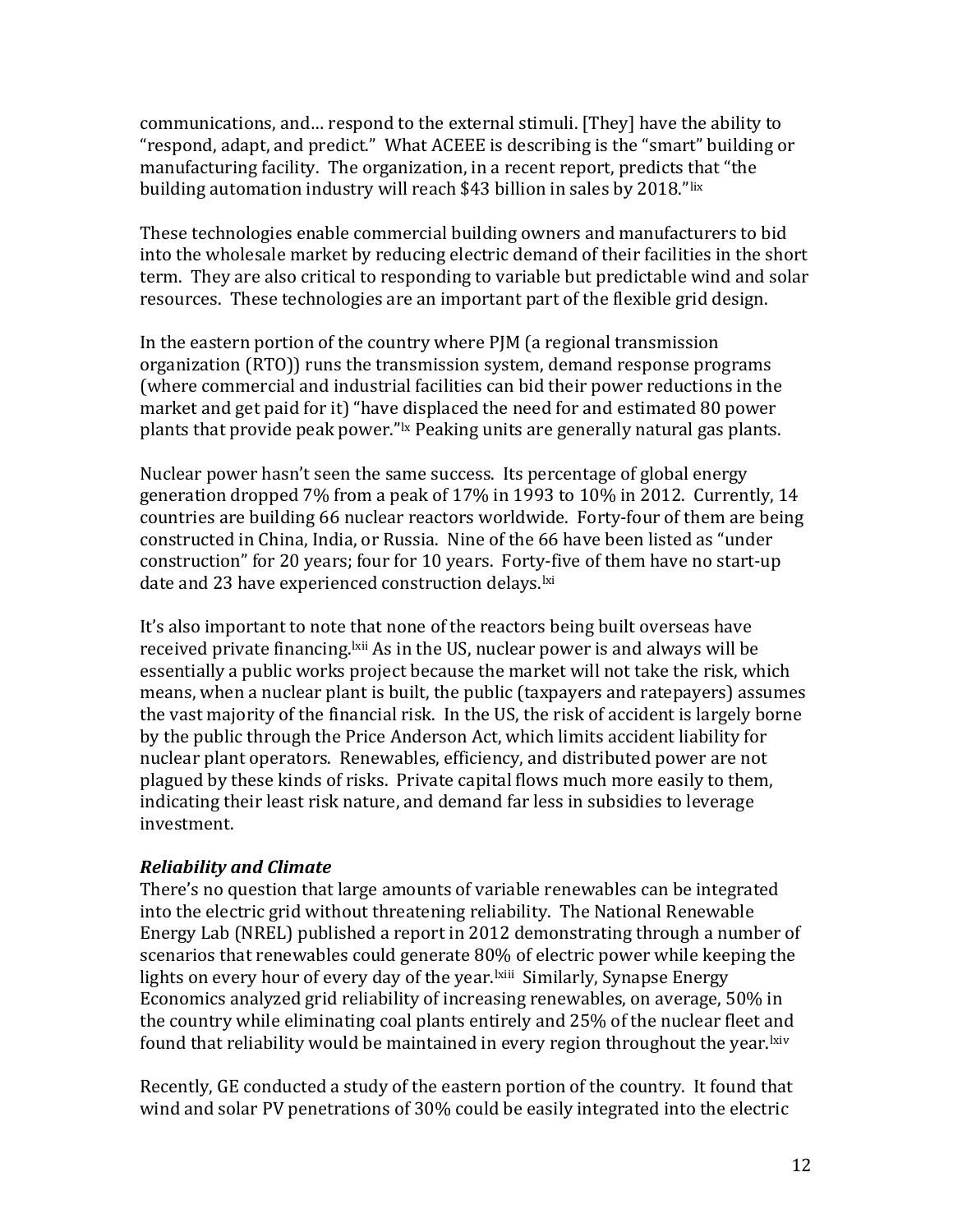grid without disturbing reliability. It also found that such levels of penetration would cut costs and require only a small amount of reserves to backup the renewables, 4,000 megawatts to back up 100,000 megawatts of wind and solar PV.[lxv](#page-13-0) [T](#page-13-1)he State of Michigan found similar results in a report released in November 2013lxvi

Unlike solar PV and wind energy, however, nuclear power plants will become increasingly unreliable as climate change causes more frequent heat waves and droughts, and as water resources dwindle from overuse and climate change.

Heat and drought have impacted the operation of numerous plants. They include in 2012 the Perry 1 and Braidwood II[I](#page-13-2) reactors; in 2011, the Browns Ferry plant; in 2006, the DC Cook and Prairie Island reactors; in 2008, TVA lost a third of its nuclear capacity due to drought. Ixvii

In the summer of 2013, UCS released its "Water-Smart Power" report. It found the best way to reduce carbon emissions and relieve stress on water resources was its renewables and energy efficiency sce[na](#page-13-3)rio "where energy efficiency could more than meet growth in demand for electricity, and renewable energy could supply 80 percent of the remaining demand."Ixviii

In fact, investment in efficiency and renewables is far superior to cutting carbon emissions than build-out of nuclear power. First of all, an additional 1,000 to 1,500 large nuclear would have to be built to cut just  $25\%$  of carbon emissions.  $\frac{lx}{l}$  Given the current state of affairs globally with nuclear power, the fact that it has taken 60 years to build the currently running 440 reactors, and the escalating costs of nuclear power, this is impossible to achieve at all let alone in a reasonable timeframe to combat climate change. But it is also much more cost-effective to go the alternative route. As energy analyst Amory Lovins calculates, "Each dollar spent on a new nuclear reactor buys about 2-10 times less carbon savings, 20 – 40 times slower, than spending that dollar on the cheaper, faster, solutions that make nuclear power unnecessary and uneconomic: efficient use of electricity... and renewable energy."[lxx](#page-13-5)

## <span id="page-12-1"></span><span id="page-12-0"></span>*Conflicting Strategies*

<span id="page-12-4"></span><span id="page-12-3"></span><span id="page-12-2"></span>A policy to simultaneously build out nuclear and increase renewables and energy efficiency investments are incompatible strategies. For one, higher penetrations of renewables require a much more flexible electric grid system. Nuclear plants are inflexible technologies. They cannot readily ramp up and down to accommodate the variability of wind and solar PV resources.

<span id="page-12-5"></span>Secondly, nuclear power requires a substantial private and public resource commitment. A 2010 study illustrates this problem. It found that countries that had not committed to nuclear power had higher renewable penetrations in their energy mix, that they had higher renewable targets, and spent much more on energy efficiency. These countries were compared to the US and France, which lagged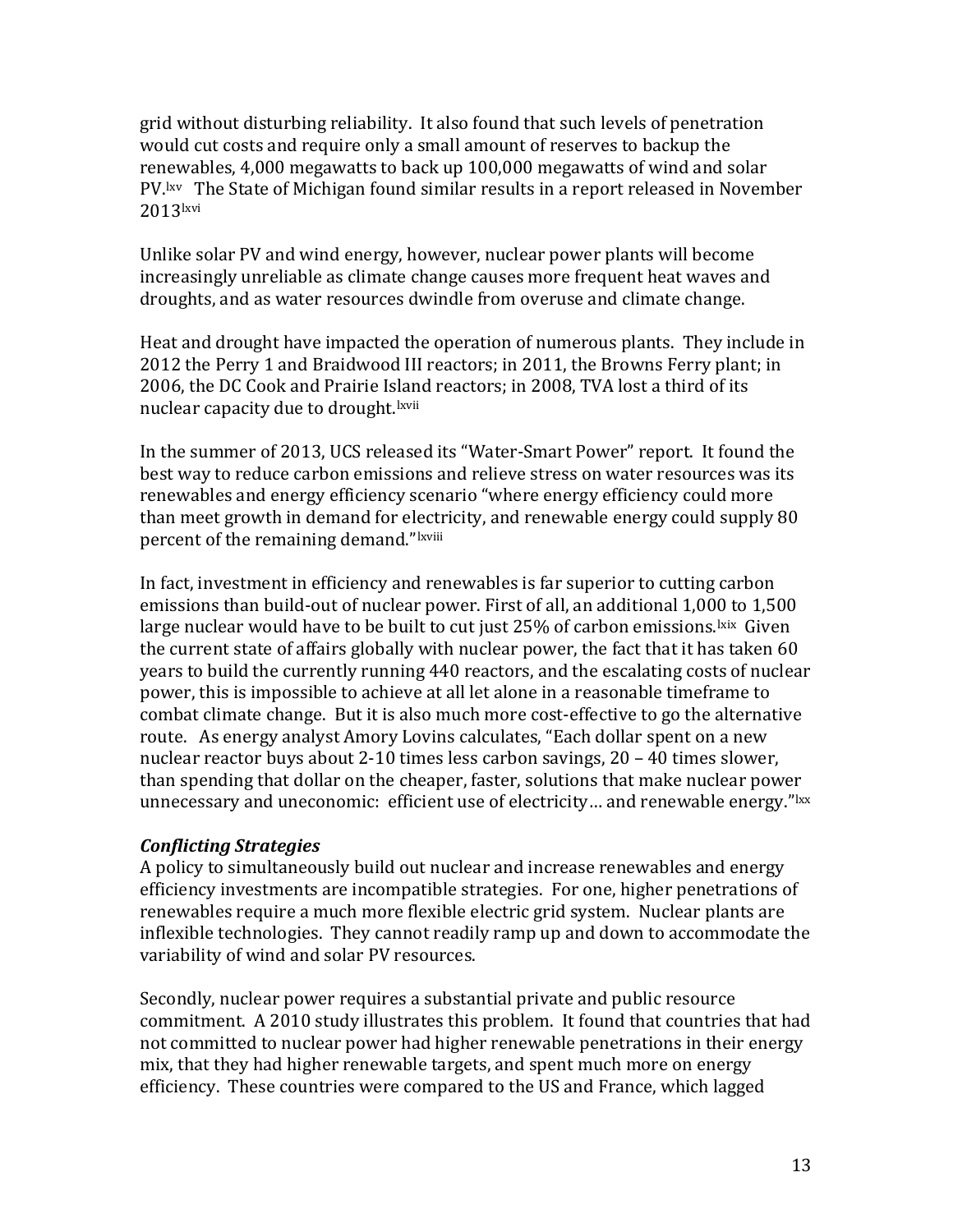<span id="page-13-0"></span>behind in investment in efficiency and renewables due to their commitment to nuclear power, the report found. [lxxi](#page-14-0)

<span id="page-13-1"></span>What the report demonstrates is that the all-of-the-above energy policy supported by the Obama Administration and many in Congress won't work. It is unaffordable and works at cross-purposes, undermining the very resources that can address both our cost and climate challenges.

# <span id="page-13-2"></span>*Conclusions*

<span id="page-13-4"></span><span id="page-13-3"></span>The flaws the authors of the nuclear letter attribute to renewables actually apply to nuclear power. Documentation clearly shows that renewables and efficiency are less costly, less risky, can be deployed quickly, are scalable, variable but predictable therefore reliable, are experiencing cost reductions that have been sustained and will continue, can address climate change effectively, and will most likely not need subsidies by the end of the decade.

<span id="page-13-5"></span>On the other hand, nuclear power is cumbersome, expensive and difficult to build, is experiencing and has experienced excessive planning and construction time horizons, is experiencing increases in costs, cannot be built without heavy public subsidies and will always need them, cannot operate without heavy public subsidies and will always need them, is becoming more unreliable as climate conditions change, and, as a result of the foregoing, will have little impact on climate change.

Moreover, nuclear build-out is incompatible with a policy and investment emphasis on renewables and energy efficiency. Investments in nuclear power tend to displace these more economic and environmentally benign resources.

In reviewing their respective histories, the 20-year stint it took nuclear power to prove itself an abject failure is roughly the same period of time it took for renewables to become a resounding success.

## **Nuclear Safety**

An assumption made in the Hansen et al letter is that nuclear power plants can be operated safely. However, mounting evidence suggests that nuclear safety and the US Nuclear Regulatory Commission (NRC) are near contradictions in terms. The captive nature of the NRC brings into question the ability for the United States to ensure safe operation of existing or new nuclear power plants.

In 2011, AP issued a highly critical report documenting the cozy relationship between the US NRC and the nuclear industry. AP f[o](#page-14-1)und that safety standards were purposely weakened to allow aging reactors to continue operation. The report asserts that "examples abound" of this behavior. Ixxii

During the course of its investigation, AP investigators found that "several nuclear engineers and former regulators used nearly identical terminology to describe how industry and government research has frequently justified loosening safety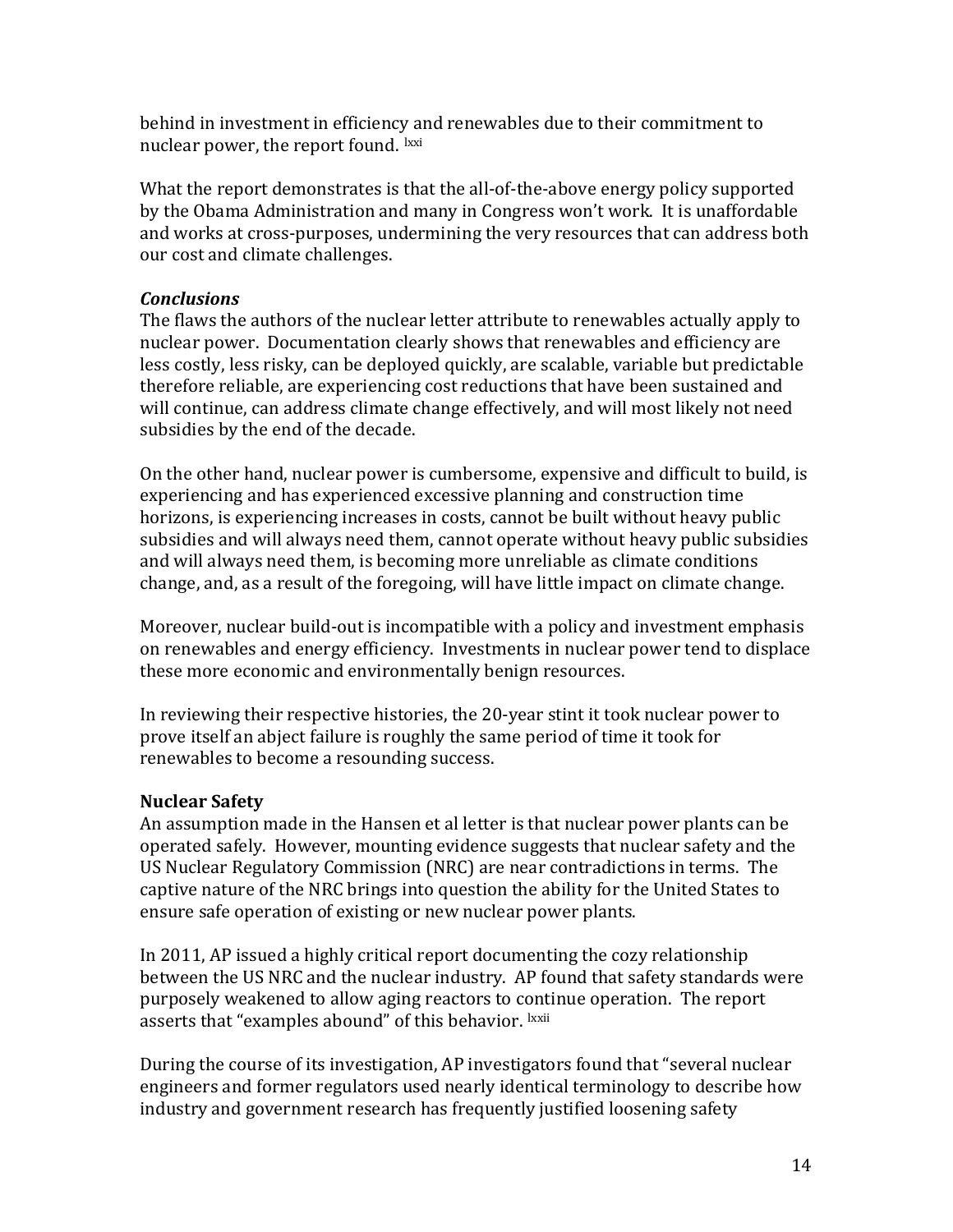standards to keep aging reactors within operating rules. They call the approach 'sharpening the pencil' or ['p](#page-15-0)encil engineering – the fudging of calculations and assumptions to yield answers that enable plants with deteriorating conditions to remain in compliance."<sup>Ixxiii</sup>

The AP report's assertion that the institutional bias within the NRC is to protect rather than regulate the nuclear industry is reinforced by the Union of Concerned Scientists 2012 report about nuclear power plant safety. The 2012 report is one in a series [th](#page-15-1)at documents "near misses" at nuclear power plants. UCS defines a near miss as "an event that increases the chance of a core meltdown by at least a factor of 10…"lxxiv

The report found that NRC "has repeatedly failed to enforce essential safety regulations." In its reports from 2010 to 2011, UCS documented 56 near-misses at 40 reactors, which means some operators are chronic violators of the law.  $\frac{lxxv}{ }$  $\frac{lxxv}{ }$  $\frac{lxxv}{ }$ 

<span id="page-14-1"></span><span id="page-14-0"></span>One of the recurrent problems highlighted in the UCS report is NRC's "blind spot" when it comes to storage of high-level nuclear waste in spent fuel pools. Federal appeals courts have "twice found the agency failed to comply with NEPA (the National Environmental Protection Act) wit[h](#page-15-3) its decisions on safe storage of spent fuel at nuclear plant sites." NRC has had to suspend licensing and relicensing of nuclear plants until it resolves this issue.<sup>lxxvi</sup>

Spent fuel pools in the US house the greatest concentration of radioactivity in the world. Since fuel replacement has been extended from 12 to 18 months, the spent fuel entering the pools is mor[e](#page-15-4) radioactive and hotter, which strains the cooling systems in the already over-crowded pools. 75% of all high-level nuclear waste is stored in spent fuel pools. Ixxvii

"Between 1981 and 1996, the NRC reported… 56 events that resulted in the loss of spent fuel coolant (water)." Since then, 10 such events have been reported. Once exposed to air and steam, the spent fuel could catch fire. A 1997 report conducted on behalf of the NRC found that "a severe fire could render 188 square miles around the nuclear reactor uninhab[i](#page-15-5)table, cause as many as 28,000 cancer deaths, and spur \$59 billion in damages."Ixxviii

A report comparing the Fukushima and Three Mile Island accidents documented striking similarities. Post-accident reports found in both cases: "Failure of voluntary, self-regulation, denial of the reality of risk, la[c](#page-15-6)k of safety culture, lack of a comprehensive, consistent regulatory framework, failure to require existing reactors to add safety measures because of cost,"etc.lxxix

A recent example of the failure to require existing reactors to add safety measures because of cost are charges leveled at the NRC for backing off an investigation of the adequacy of Entergy's revenue stream to maintain safety at its nuclear plants. The claim by US Senators Ed Markey and Bernie Sanders is that NRC backed off the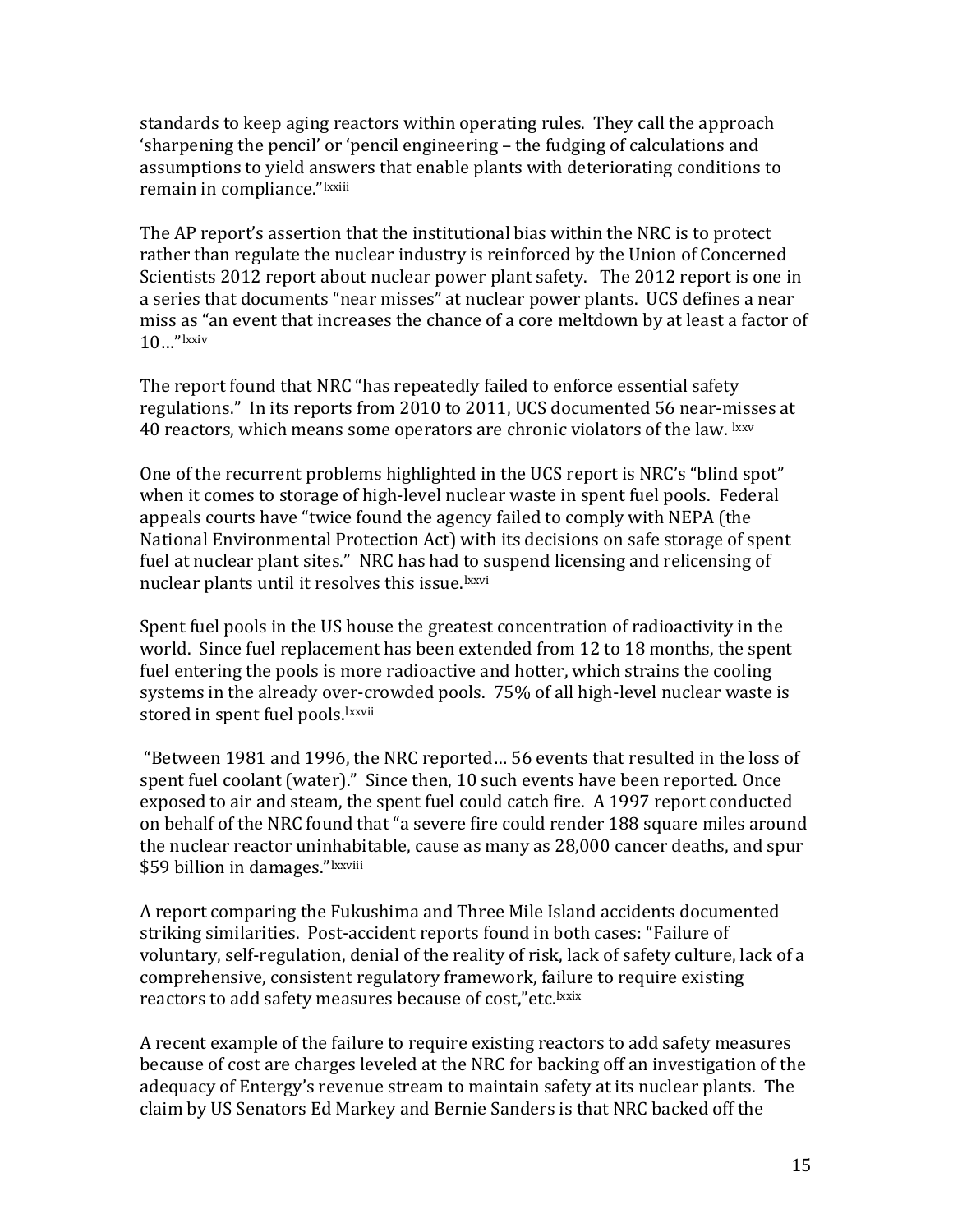investigation after Entergy raised objections about the information the agency sought. [lxxx](#page-16-0)

## *Conclusions*

<span id="page-15-6"></span><span id="page-15-5"></span><span id="page-15-4"></span><span id="page-15-3"></span><span id="page-15-2"></span><span id="page-15-1"></span><span id="page-15-0"></span>The bottom line is that the United States has been extremely lucky in avoiding a catastrophic nuclear accident on the scale of Fukushima or Chernobyl. The NRC has simply failed to do its job, which could have dire consequences for the country at any time. Nuclear power plants appear to be proverbial ticking time bombs, according to the documentation presented here. The history and behavior at the NRC raises doubt that nuclear power plants, old or new, can be operated safely in the US, which is a central theme of nuclear advocates.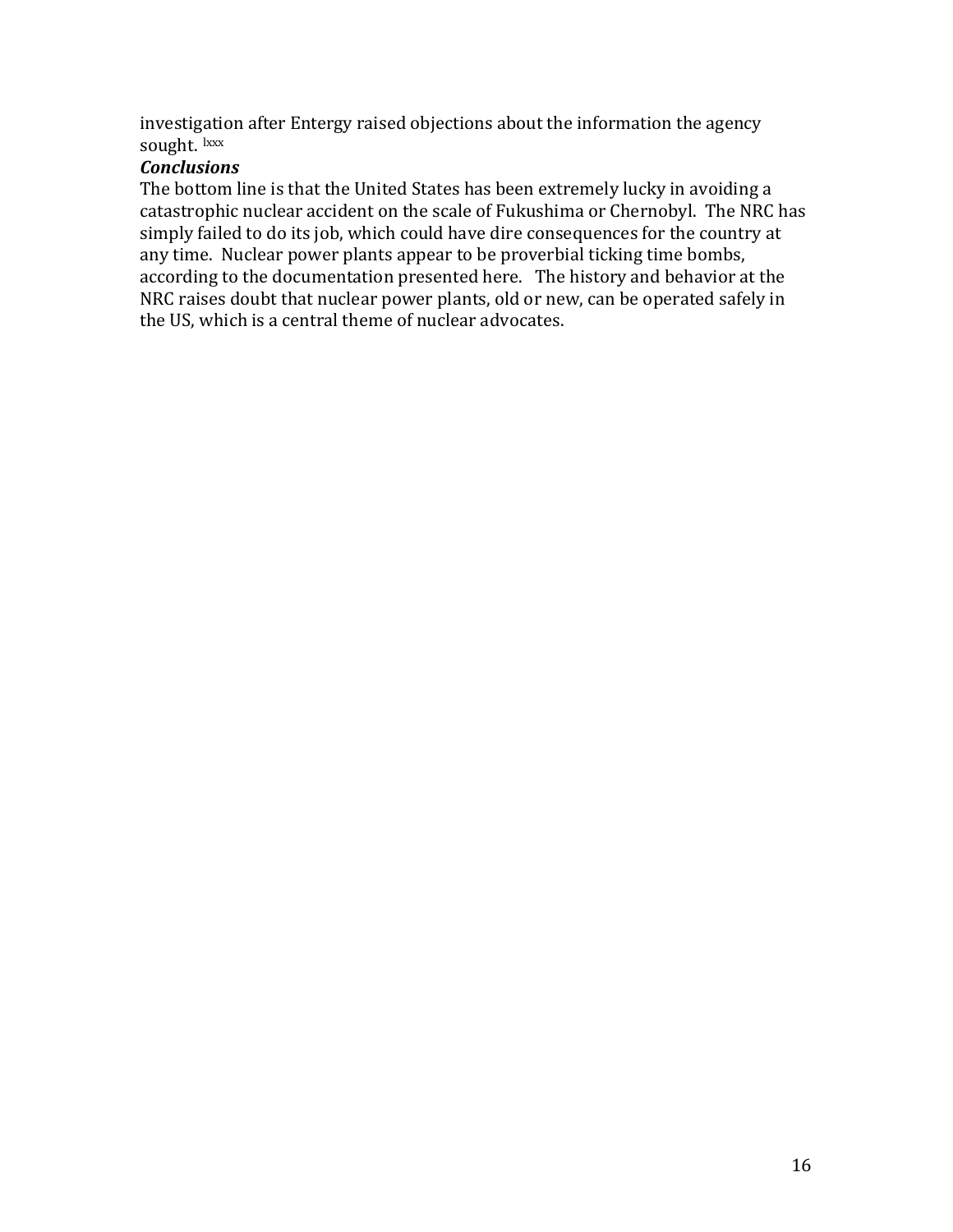## **Endnotes**

 i Dr. Ken Caldeira (Senior Scientist, Department of Global Energy, Carnegie Institution), D r. Kerry Emanuel (Atmospheric Scientist, Massachusetts Institute of Technology), Dr. James Hansen (Climate Scientist, Columbia University Earth Institute), and Dr. Tom Wigley (Climate Scientist, University of Adelaide and the National Center for Atmospheric Research)<br>ii "To Those Influencing Environmental Policy but Opposed to Nuclear Power."

" "To Those Influencing Environmental Policy but Opposed to Nuclear Power." [http://dotearth.blogs.nytimes.com/2013/11/03/to-those-influencing-environmental-policy-but-opposed-to-nuclear](http://dotearth.blogs.nytimes.com/2013/11/03/to-those-influencing-environmental-policy-but-opposed-to-nuclear-power/?_r=0)<u>[power/?\\_r=0](http://dotearth.blogs.nytimes.com/2013/11/03/to-those-influencing-environmental-policy-but-opposed-to-nuclear-power/?_r=0)</u>

iii "Greens Dispute Nuclear Power." The Hill, November 5, 2013. [http://thehill.com/blogs/e2-](http://thehill.com/blogs/e2-wire/189258-greens-dispute-climate-scientists-on-nuclear-power)

[wire/189258-greens-dispute-climate-scientists-on-nuclear-power](http://thehill.com/blogs/e2-wire/189258-greens-dispute-climate-scientists-on-nuclear-power) and "Response to an Open Letter on the Future of Nuclear Power." NRDC, November 2013.

[http://switchboard.nrdc.org/blogs/dbryk/response\\_to\\_an\\_open\\_letter\\_on.html](http://switchboard.nrdc.org/blogs/dbryk/response_to_an_open_letter_on.html)

iv "New-Build Nuclear Is Dead: Morningstar." Forbes, November 10, 2013. <http://www.forbes.com/sites/jeffmcmahon/2013/11/10/new-build-nuclear-is-dead-morningstar/> <sup>v</sup> Ibid.

vi "AP 1000 Pumps China-Bound Again." World Nuclear News, August 15, 2012. [http://www.world-nuclear-news.org/NN-AP1000\\_pumps\\_China-bound\\_again-1508137.html](http://www.world-nuclear-news.org/NN-AP1000_pumps_China-bound_again-1508137.html)

vii GE in "Nuclear Power: Still Not Viable Without Subsidies." Union of Concerned Scientists, 2011.

[http://www.ucsusa.org/assets/documents/nuclear\\_power/nuclear\\_subsidies\\_report.pdf](http://www.ucsusa.org/assets/documents/nuclear_power/nuclear_subsidies_report.pdf)

viii UCS, 2011.

ix Schlissel et al, 2009 in UCS, 2011.

<sup>x</sup> UCS, 2011.

xi "Renaissance in Reverse: Competition Pushes Aging Nuclear Reactors to the Brink of Economic Abandonment." Vermont Law School, July 18, 2012 <http://will.illinois.edu/nfs/RenaissanceinReverse7.18.2013.pdf>

xii Seiple, 1997 in UCS, 2011.

xiii "Nuclear Follies." Forbes, February 11, 1985.

<span id="page-16-0"></span>http://en.wikipedia.org/wiki/List of canceled nuclear plants in the United States

xiv The Economist in "Nuclear Power: Climate Fix or Folly?" Rocky Mountain Institute, December 31, 2008.

[http://www.rmi.org/Knowledge-Center/Library/E09-01\\_NuclearPowerClimateFixOrFolly](http://www.rmi.org/Knowledge-Center/Library/E09-01_NuclearPowerClimateFixOrFolly)

xv "New Nuclear Generation: Ratings Pressure Increasing." Moody's, June 2009. http://www.nukefreetexas.org/downloads/Moodys June 2009.pdf

xvi UCS, 2011.

xvii "Policy Challenges of Nuclear Reactor Construction: Cost Escalation and Crowing Out Alternatives." Vermont Law School, September 2010.

<http://www.vermontlaw.edu/Documents/Cost%20Escalation%20and%20Crowding%20Out%20Exec%20Sum.pdf> xviii "World Nuclear Status Report 2013." A Mycle Schneider Consulting Project, July

2013.<br>http://www.worldnuclearreport.org/IMG/pdf/20130716msc-worldnuclearreport2013-lr-v4.pdf

<sup>xix</sup> "Credit Agencies Eyeing Plant Vogtle Cost Overruns." The Atlanta Journal-Constitution, April 10, 2013.<br>http://www.aic.com/news/business/credi

redit-agencies-eyeing-plant-vogtle-cost-overruns/nXJS4/

xx "Nuclear Loan Guarantees Face Continued Delays." Friends of the Earth, October 3, 2013.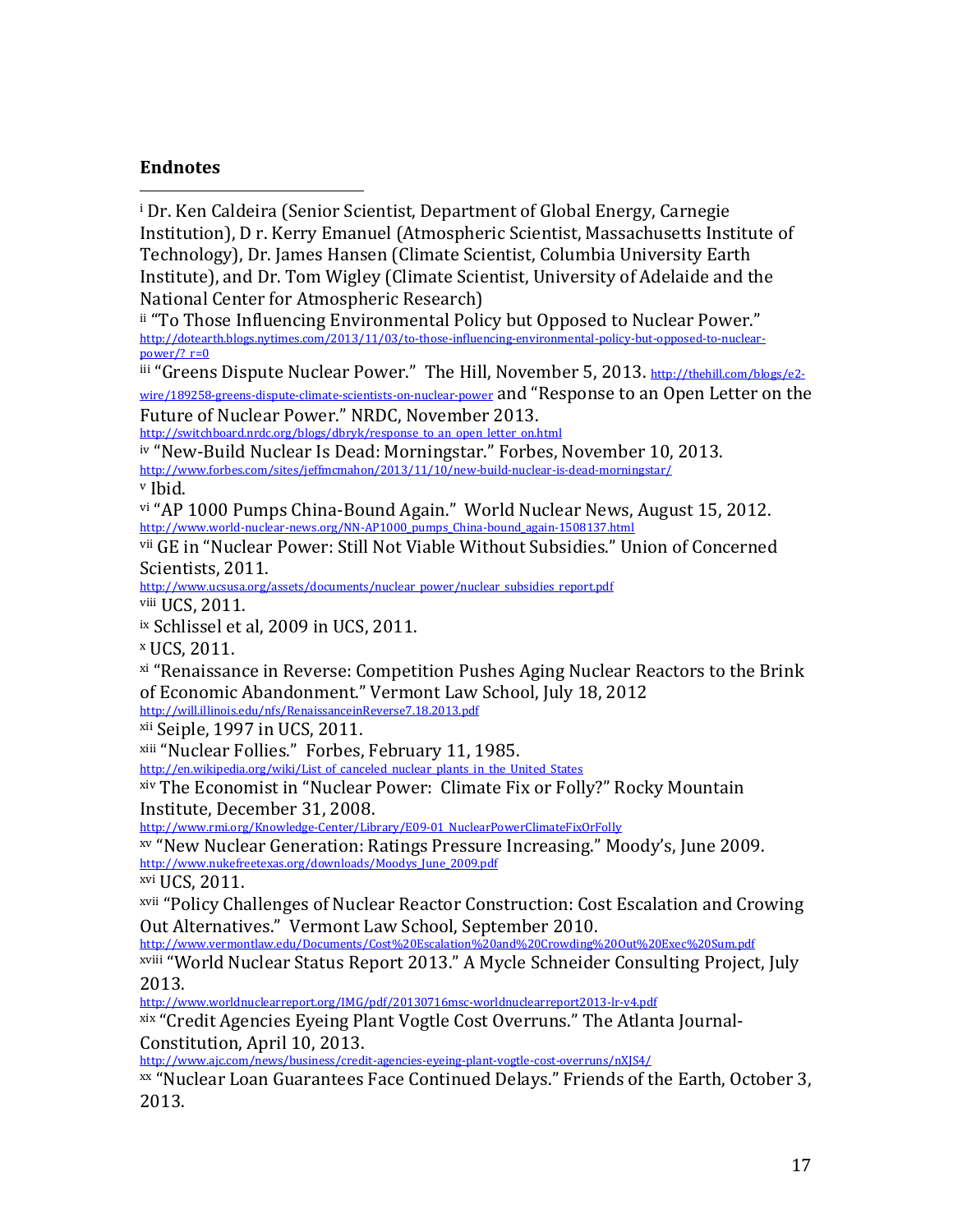<http://www.foe.org/news/archives/2013-10-nuclear-loan-guarantees-face-continued-delays>

xxi Doubts Dampen S.C.'s Nuclear Future." The State.com, August 19, 2013. <http://www.thestate.com/2013/08/19/2927964/doubts-dampen-scs-nuclear-future.html>

xxii "Duke Won't Build Levy County Nuclear Plant." AP, August 1, 2013 <http://www.theledger.com/article/20130801/NEWS/130809960>

xxiii "Luminant Suspends Nuclear Plant Licensing Effort in Texas." Platts, November 8, 2012.

[http://www.platts.com/latest-news/electric-power/washington/luminant-suspends-nuclear-plant-licensing-effort-](http://www.platts.com/latest-news/electric-power/washington/luminant-suspends-nuclear-plant-licensing-effort-21801006)[21801006](http://www.platts.com/latest-news/electric-power/washington/luminant-suspends-nuclear-plant-licensing-effort-21801006)

xxiv "Watts Bar Nuclear Power Plant Over Budget and Schedule." Power Engineering, April 5, 2012.

<http://www.power-eng.com/articles/2012/04/watts-bar-nuclear-power-plant-over-budget-and-schedule.html>

xxvVermont Law School, July 18, 2012.

xxvi Ibid.

xxvii Ibid.

xxviii Ibid.

xxix Ibid.

xxx "It's Time to Give Up On Breeder Reactors." Bulletin of Atomic Scientists, May/June 2010.

[http://www.princeton.edu/sgs/publications/articles/Time-to-give-up-BAS-May\\_June-2010.pdf](http://www.princeton.edu/sgs/publications/articles/Time-to-give-up-BAS-May_June-2010.pdf)

xxxi "Fast Breeder Reactor Programs: History and Status." International Panel on Fissile Materials, February 2010.

<http://fissilematerials.org/library/rr08.pdf>

xxxii Ibid.

xxxiii Ibid.

xxxiv Ibid.

xxxv AP 1000 Press Statement. Fairewinds Associates, Inc., April 21, 2010. http://fairewinds.org/reports/ap1000-press-conference-statement

xxxvi "Light Water Designs for Small Modular Reactors: Facts and Analysis." Institute for Energy and Environmental Research (IEER), August 2013.

<http://ieer.org/wp/wp-content/uploads/2013/08/SmallModularReactors.RevisedSept2013.pdf>

xxxvii "Small Isn't Always Beautiful: Safety, Security and Cost Concerns about Small Nuclear Reactors." UCS, September 2013.

[http://www.ucsusa.org/assets/documents/nuclear\\_power/small-isnt-always-beautiful.pdf](http://www.ucsusa.org/assets/documents/nuclear_power/small-isnt-always-beautiful.pdf)

xxxviii IEER, August 2013.

xxxix Ibid.

xl "Thorium: No Panacea for Nuclear Power." IEER and Physicians for Social Responsibility (PSR), July 2009.

<http://ieer.org/wp/wp-content/uploads/2012/04/thorium2009factsheet.pdf>

xli "Reprocessing: Myth vs. Reality." Science for Democratic Action, IEER. February 2012.

<http://ieer.org/wp/wp-content/uploads/2012/02/16-2.pdf> xlii Ibid.

xliii "Blue Ribbon Commission on America's Nuclear Future: Report to the Secretary of Energy." January 2012.

[http://cybercemetery.unt.edu/archive/brc/20120620220235/http://brc.gov/sites/default/files/documents/brc\\_finalreport\\_](http://cybercemetery.unt.edu/archive/brc/20120620220235/http:/brc.gov/sites/default/files/documents/brc_finalreport_jan2012.pdf) [jan2012.pdf](http://cybercemetery.unt.edu/archive/brc/20120620220235/http:/brc.gov/sites/default/files/documents/brc_finalreport_jan2012.pdf)

xliv "Levelized Cost of Energy Analysis – Version 7.0." Lazard, August 2013. [http://gallery.mailchimp.com/ce17780900c3d223633ecfa59/files/Lazard\\_Levelized\\_Cost\\_of\\_Energy\\_v7.0.1.pdf](http://gallery.mailchimp.com/ce17780900c3d223633ecfa59/files/Lazard_Levelized_Cost_of_Energy_v7.0.1.pdf)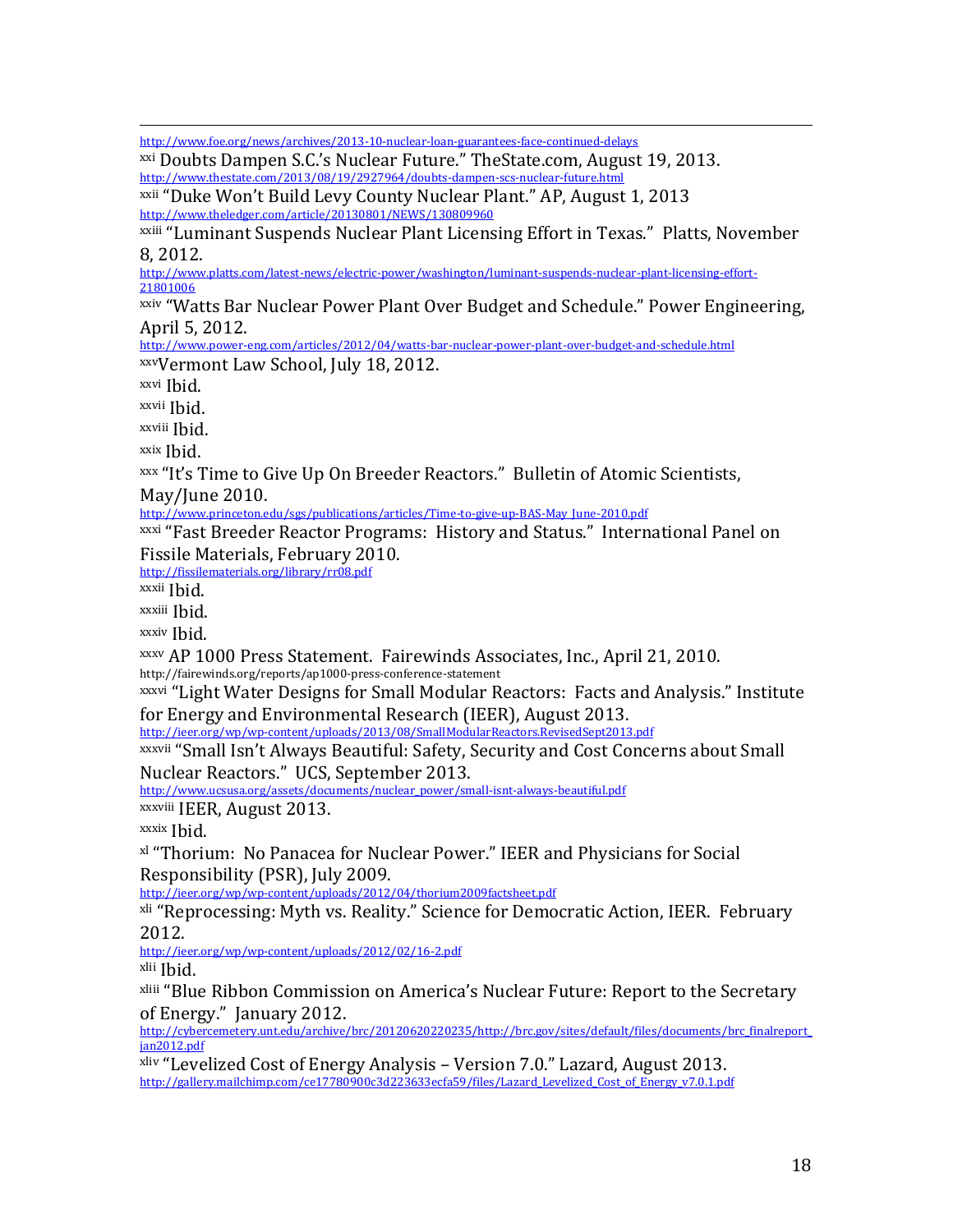xlv"Analysis: 50% Reduction in Cost of Renewables Since 2008." Cleantechinca.com, September 11, 2013.d

<http://cleantechnica.com/2013/09/11/analysis-50-reduction-in-cost-of-renewable-energy-since-2008/>

xlvi "Shale and Renewables: A Symbiotic Relationship." Citi Research, September 12, 2012.

<http://www.ourenergypolicy.org/wp-content/uploads/2013/04/citigroup-renewables-and-natgas-report.pdf> xlvii Ibid.

xlviii "How Solar PV Became a Global Phenomenon." Tech Investors News, September 12, 2013.

<http://www.techinvestornews.com/Green/Solar-Energy/how-the-solar-pv-industry-became-a-global-phenomenon>

xlix "Disruptive Challenges: Financial Implications and Strategic Responses to a Changing Retail Electric Business." Edison Electric Institute, January 2013. <http://www.eei.org/ourissues/finance/Documents/disruptivechallenges.pdf>

<sup>1</sup> Power Down II: Efficiency Gains Short Circuit KWh Sales. Fitch Ratings, Oct 25, 2013.

li "With Nuclear Power, 'No Acts of God Can be Permitted.'" Amory Lovins in Huffington Post, March 18, 2011.

lii Mycle Schneider Consulting, July 2013.

liii "Solar System Installed in US Every 4 Minutes." Greentechmedia, August 13, 2013. <http://www.greentechmedia.com/articles/read/america-installs-a-solar-system-every-four-minutes>

liv "Chart: 2/3 of Global PV have been Installed in Last 2.5 Years." Greentechmedia, August 13, 2013.

<http://www.greentechmedia.com/articles/read/chart-2-3rds-of-global-solar-pv-has-been-connected-in-the-last-2.5-years>

lv "Half of New US Power Capacity in 2012 Was Renewable – Mostly Wind." Grist.org, Jan 18, 2013

<http://grist.org/news/nearly-half-of-new-u-s-power-capacity-in-2012-was-renewable-mostly-wind/>

lvi "Office of Energy Projects: Energy Infrastructure Update." Federal Energy Regulatory Commission (FERC), September 2013.<br>http://www.ferc.gov/legal/staff-reports/2013/sept-energy-infrastructure.pdf

```
http://www.ferc.gov/legal/staff-reports/2013/sept-energy-infrastructure.pdf
```
lvii "America's (Amazingly) Good Energy News." NRDC, October 2013. <http://www.nrdc.org/energy/energy-environment-report/files/energy-environment-report-2013.pdf> lviii Ibid.

lix "Intelligent Efficiency: Opportunities, Barriers, and Solutions." ACEEE, October 2013.

<http://www.aceee.org/files/pdf/summary/e13j-summary.pdf>

 $\frac{1}{x}$  "Turning Off Power the Run the Grid." Technology Review, April 5, 2013. <http://www.technologyreview.com/view/513356/turning-off-the-power-to-run-the-grid/>

<sup>lxi</sup> Mycle Schneider Consulting Project, 2013.

lxii Lovins in Huffington Post, March 2011.

lxiii "Renewable Energy Futures." National Renewable Energy Lab (NREL). [http://www.nrel.gov/analysis/re\\_futures/](http://www.nrel.gov/analysis/re_futures/)

<sup>lxiv</sup> "Meeting Load With a Resource Mix Beyond Business as Usual: A Regional Examination of the Hourly System Operations and Reliability Implications for the US Electric Power System with Coal Phased Out and High Penetrations of Renewable and Energy Efficiency Resources." Synapse Energy Economics on Behalf of Civil Society Institute, November 2011.

[http://www.civilsocietyinstitute.org/media/pdfs/20130417Meeting%20Load%20with%20a%20Resource%20Mix%20Beyo](http://www.civilsocietyinstitute.org/media/pdfs/20130417Meeting%20Load%20with%20a%20Resource%20Mix%20Beyond%20Business%20as%20Usual%20-%20FINAL.pdf) [nd%20Business%20as%20Usual%20-%20FINAL.pdf](http://www.civilsocietyinstitute.org/media/pdfs/20130417Meeting%20Load%20with%20a%20Resource%20Mix%20Beyond%20Business%20as%20Usual%20-%20FINAL.pdf)